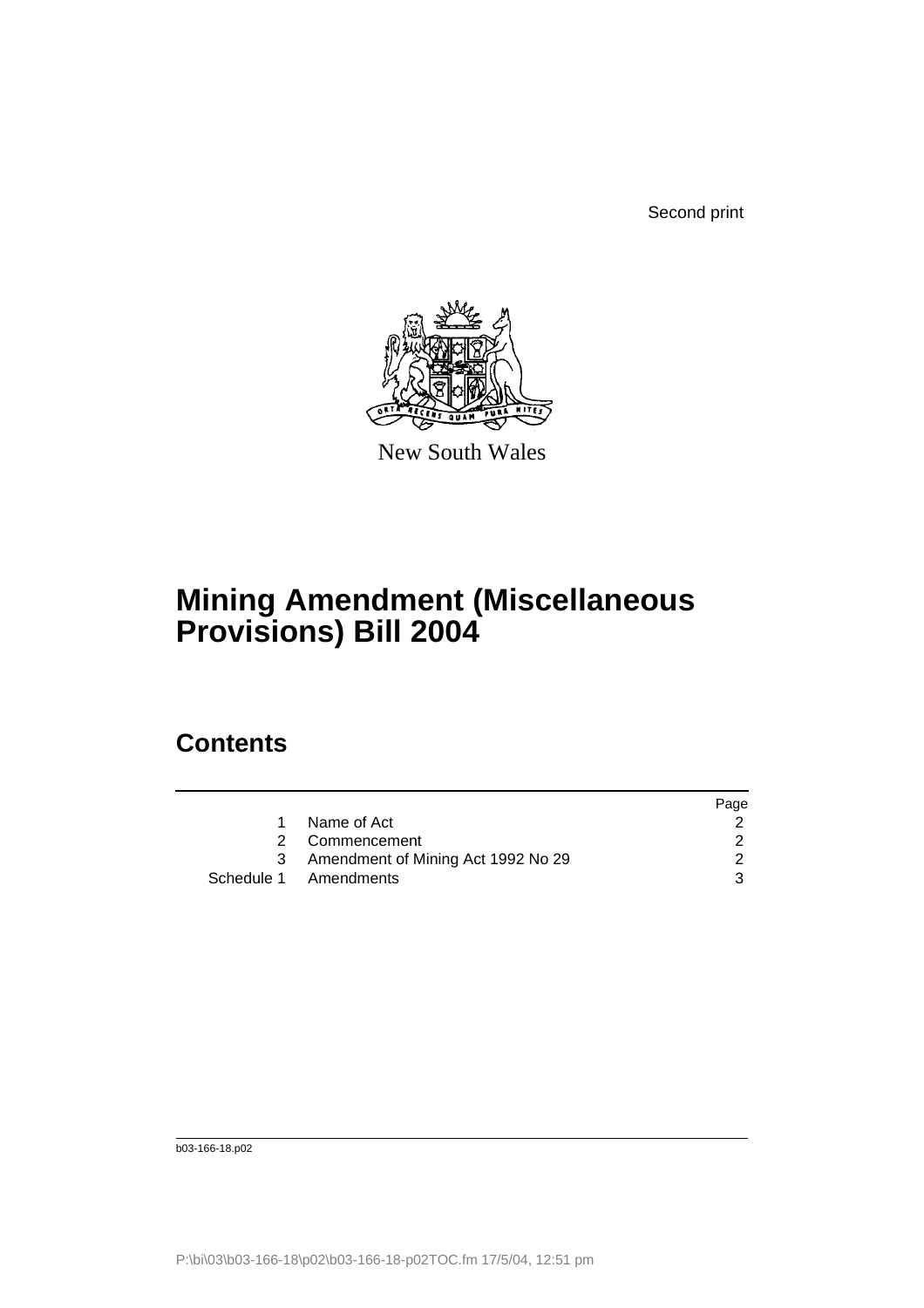**Contents** 

Page

Contents page 2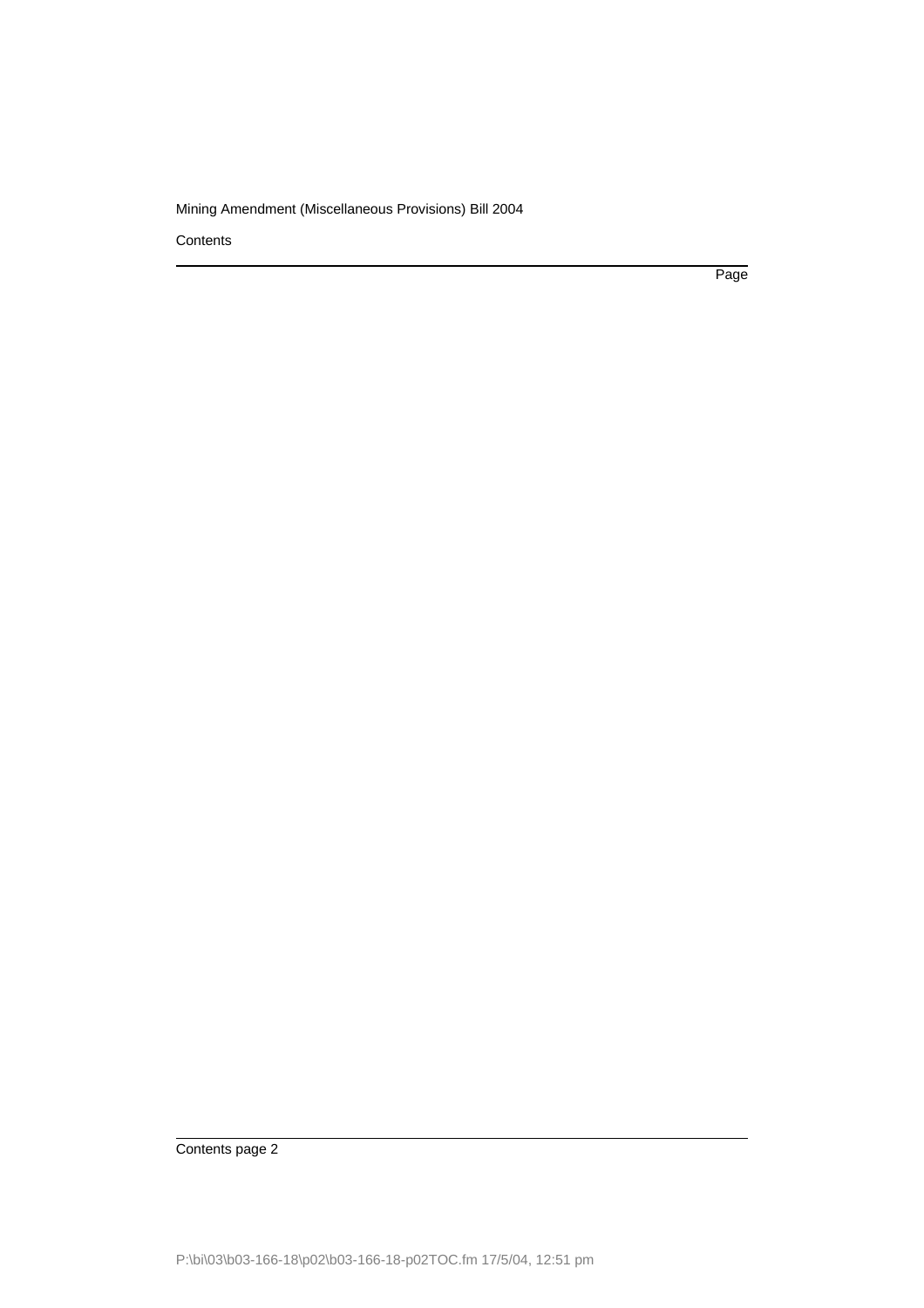*This PUBLIC BILL, originated in the LEGISLATIVE ASSEMBLY and, having this day passed, is now ready for presentation to the LEGISLATIVE COUNCIL for its concurrence.*

> *Clerk of the Legislative Assembly. Legislative Assembly,*



New South Wales

## **Mining Amendment (Miscellaneous Provisions) Bill 2004**

Act No , 2004

An Act to amend the *Mining Act 1992* so as to regulate access to private land by holders of mineral claims or opal prospecting licences, to establish management funds for mineral claims districts and opal prospecting areas, to control mining subleases and to make provision with respect to other matters.

*EXAMINED*

*Chairman of Committees*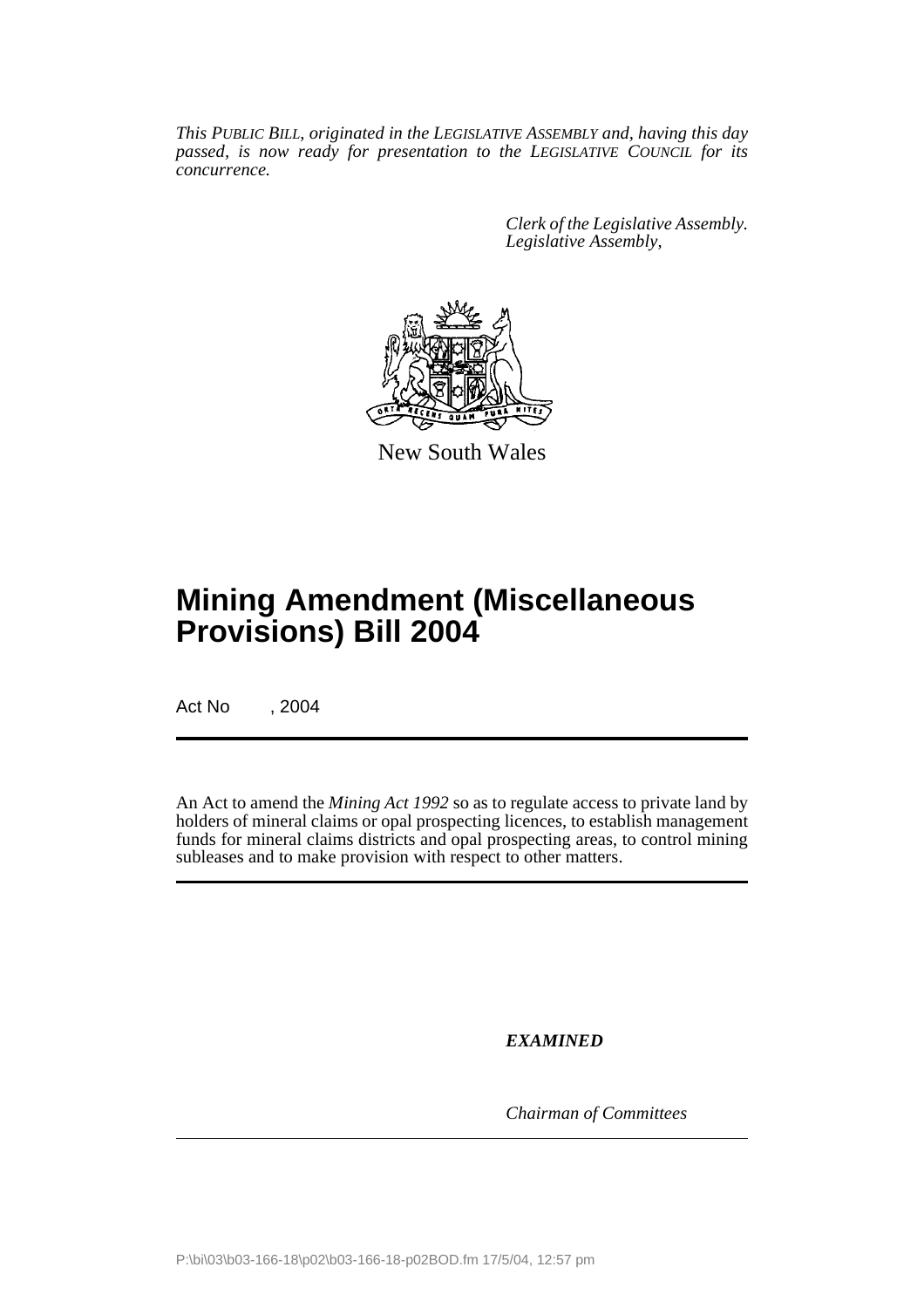<span id="page-3-2"></span><span id="page-3-1"></span><span id="page-3-0"></span>

| The Legislature of New South Wales enacts: |                                                                          |                     |  |
|--------------------------------------------|--------------------------------------------------------------------------|---------------------|--|
| 1                                          | Name of Act                                                              | 2                   |  |
|                                            | This Act is the Mining Amendment (Miscellaneous Provisions)<br>Act 2004. | 3<br>4              |  |
| $\mathbf{2}$                               | <b>Commencement</b>                                                      | 5                   |  |
|                                            | This Act commences on a day or days to be appointed by<br>proclamation.  | 6<br>$\overline{7}$ |  |
| 3                                          | Amendment of Mining Act 1992 No 29                                       | 8                   |  |
|                                            | The <i>Mining Act 1992</i> is amended as set out in Schedule 1.          | 9                   |  |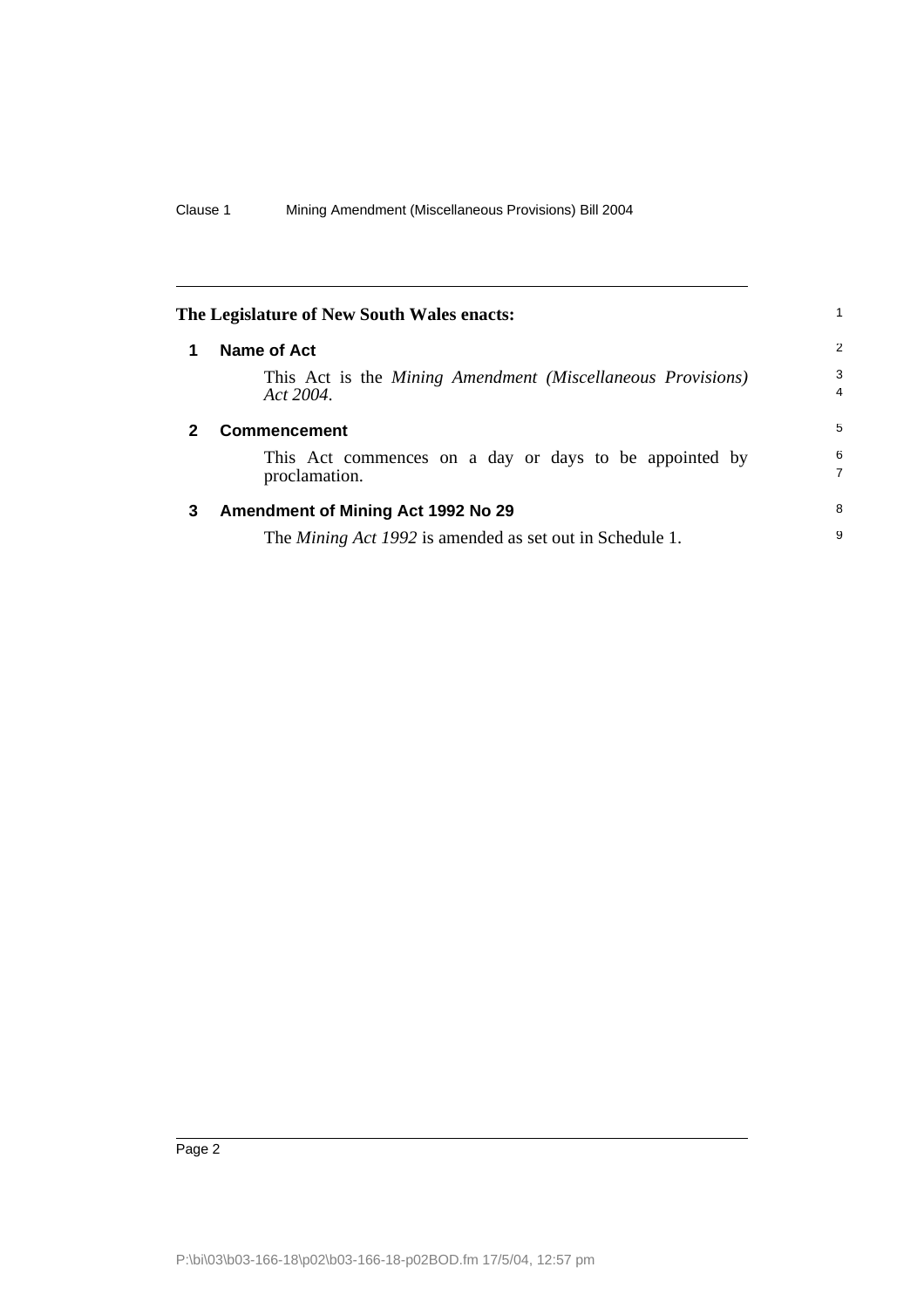Amendments Schedule 1

 $\bar{z}$ 

<span id="page-4-0"></span>

|     |     |                    |     | <b>Schedule 1 Amendments</b><br>(Section 3)                                                                                                                                                                                                                                                                                | $\mathbf{1}$<br>$\overline{2}$ |
|-----|-----|--------------------|-----|----------------------------------------------------------------------------------------------------------------------------------------------------------------------------------------------------------------------------------------------------------------------------------------------------------------------------|--------------------------------|
| [1] |     |                    |     | <b>Section 12 Fossicking</b>                                                                                                                                                                                                                                                                                               | 3                              |
|     |     |                    |     | Omit ", unless it is so held for grazing purposes" from section $12(2A)(a)$ .                                                                                                                                                                                                                                              | 4                              |
| [2] |     | Part 5, Division 5 |     |                                                                                                                                                                                                                                                                                                                            | 5                              |
|     |     |                    |     | <b>Insert after Division 4:</b>                                                                                                                                                                                                                                                                                            | 6                              |
|     |     |                    |     |                                                                                                                                                                                                                                                                                                                            |                                |
|     |     | <b>Division 5</b>  |     | <b>Subleasing of mining leases</b>                                                                                                                                                                                                                                                                                         | $\overline{7}$                 |
|     | 83A |                    |     | Subleases not to exceed 100 hectares in area                                                                                                                                                                                                                                                                               | 8                              |
|     |     | (1)                |     | A mining sublease that purports to have effect in relation to<br>more than the prescribed area of the land the subject of its<br>head lease is void for all purposes, both in relation to the land<br>the subject of its head lease and any other land in respect of<br>which the mining sublease purports to have effect. | 9<br>10<br>11<br>12<br>13      |
|     |     | (2)                |     | This section does not apply:                                                                                                                                                                                                                                                                                               | 14                             |
|     |     |                    | (a) | if the holder of the head lease is a body corporate and<br>the holder of the mining sublease is a subsidiary of the<br>body corporate within the meaning of the <i>Corporations</i><br>Act 2001 of the Commonwealth, or                                                                                                    | 15<br>16<br>17<br>18           |
|     |     |                    | (b) | if the mining sublease is exempt from the operation of<br>this section by an order in force under subsection $(3)$ , or                                                                                                                                                                                                    | 19<br>20                       |
|     |     |                    | (c) | if the mining sublease is exempt from the operation of<br>this section by the regulations.                                                                                                                                                                                                                                 | 21<br>22                       |
|     |     | (3)                |     | The Minister may, by order in writing, exempt a mining<br>sublease from the operation of this section.                                                                                                                                                                                                                     | 23<br>24                       |
|     |     | (4)                |     | In this section:                                                                                                                                                                                                                                                                                                           | 25                             |
|     |     |                    |     | <b>head lease</b> means the mining lease under which a mining<br>sublease is granted.                                                                                                                                                                                                                                      | 26<br>27                       |
|     |     |                    |     | <i>mining sublease</i> means any instrument in the nature of a<br>sublease or sublicence by which the holder of a mining lease:                                                                                                                                                                                            | 28<br>29                       |
|     |     |                    | (a) | assigns, or purports to assign, to another person for a<br>limited period, or                                                                                                                                                                                                                                              | 30<br>31                       |
|     |     |                    | (b) | permits, or purports to permit, another person to<br>exercise for a limited period,                                                                                                                                                                                                                                        | 32<br>33                       |
|     |     |                    |     | any of the rights conferred by the mining lease.                                                                                                                                                                                                                                                                           | 34                             |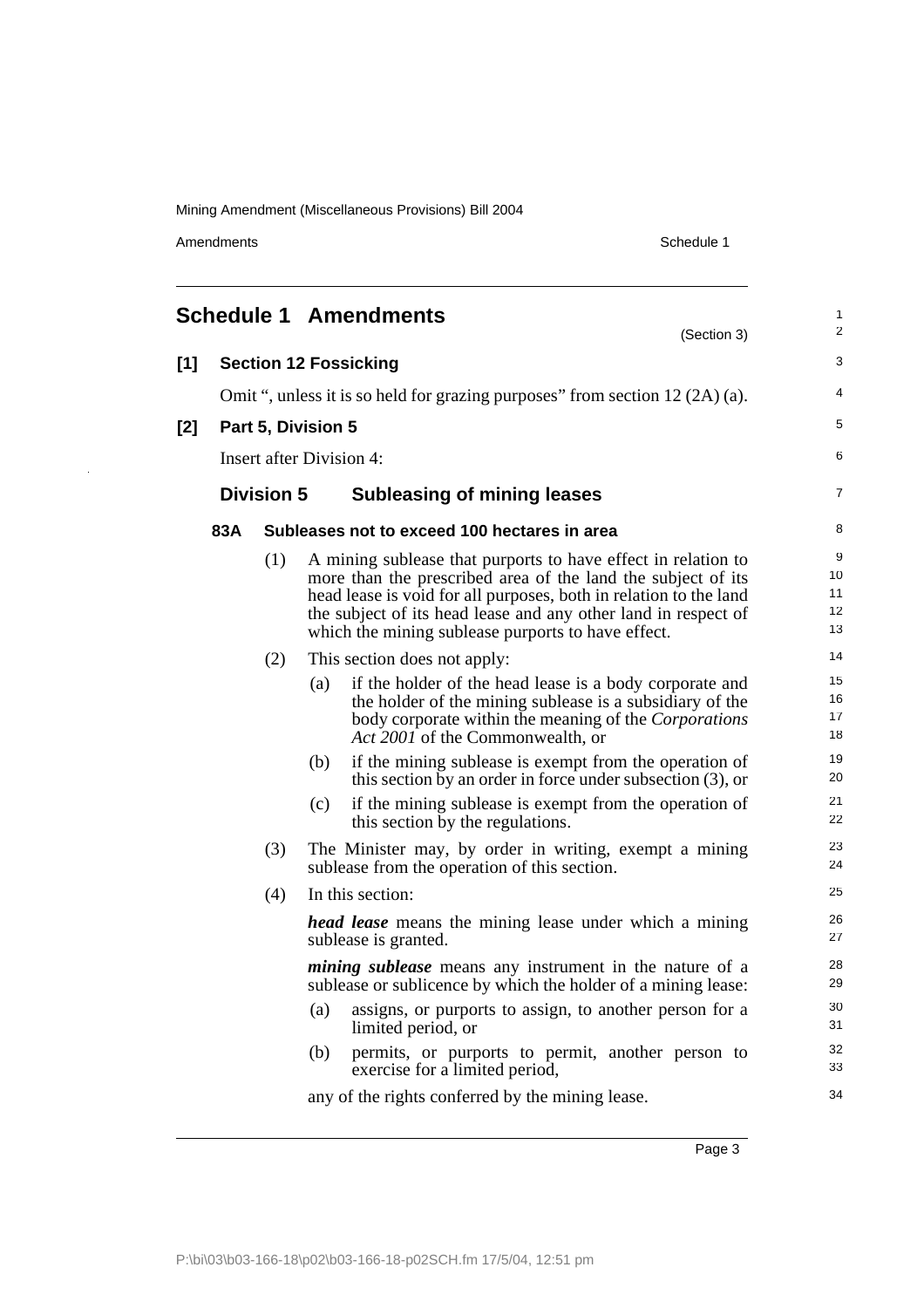Schedule 1 Amendments

|       |     |                    |                      | <i>prescribed area</i> , in relation to land the subject of a mining<br>sublease, means:                                                                                                                                                                      |  |
|-------|-----|--------------------|----------------------|---------------------------------------------------------------------------------------------------------------------------------------------------------------------------------------------------------------------------------------------------------------|--|
|       |     |                    | (a)                  | except as provided by paragraph (b), 100 hectares, or                                                                                                                                                                                                         |  |
|       |     |                    | (b)                  | if any other mining sublease has effect in relation to<br>land the subject of the same head lease, 100 hectares<br>less the total area of land in relation to which each other<br>mining sublease has effect.                                                 |  |
| $[3]$ |     |                    |                      | Section 112 Rights of way                                                                                                                                                                                                                                     |  |
|       |     |                    |                      | Omit "marked out under".                                                                                                                                                                                                                                      |  |
|       |     |                    |                      | Insert instead "indicated or described as referred to in".                                                                                                                                                                                                    |  |
| [4]   |     |                    |                      | Section 161 Registration of certain interests                                                                                                                                                                                                                 |  |
|       |     |                    |                      | Insert after section 161 $(7)$ :                                                                                                                                                                                                                              |  |
|       |     | (7A)               |                      | In particular, the registration of a mining sublease (within the<br>meaning of section 83A) does not give any interest under the<br>sublease any greater effect than it would otherwise have.                                                                 |  |
| [5]   |     | <b>Section 164</b> |                      |                                                                                                                                                                                                                                                               |  |
|       |     |                    |                      | Omit the section. Insert instead:                                                                                                                                                                                                                             |  |
|       | 164 |                    | <b>Rights of way</b> |                                                                                                                                                                                                                                                               |  |
|       |     | (1)                |                      | The holder of an authority is entitled to a right of way (to be<br>indicated or described in the manner prescribed by the<br>regulations) between the land subject to the authority and a<br>public road.                                                     |  |
|       |     | (2)                | 1901).               | The route of a right of way should, wherever practicable,<br>follow the route of existing roads or tracks (particularly, in the<br>case of land in the Western Division, those the subject of<br>special easements under section 35S of the Western Lands Act |  |
|       |     | (3)                |                      | The holder of the authority:                                                                                                                                                                                                                                  |  |
|       |     |                    | (a)                  | must ensure that substantial gates or grids (or, if the<br>landholder of the land so requires, gates and grids) are<br>placed wherever fences are intersected by the right of<br>way, or                                                                      |  |

 $\ddot{\phantom{1}}$ 

 $\hat{\mathcal{A}}$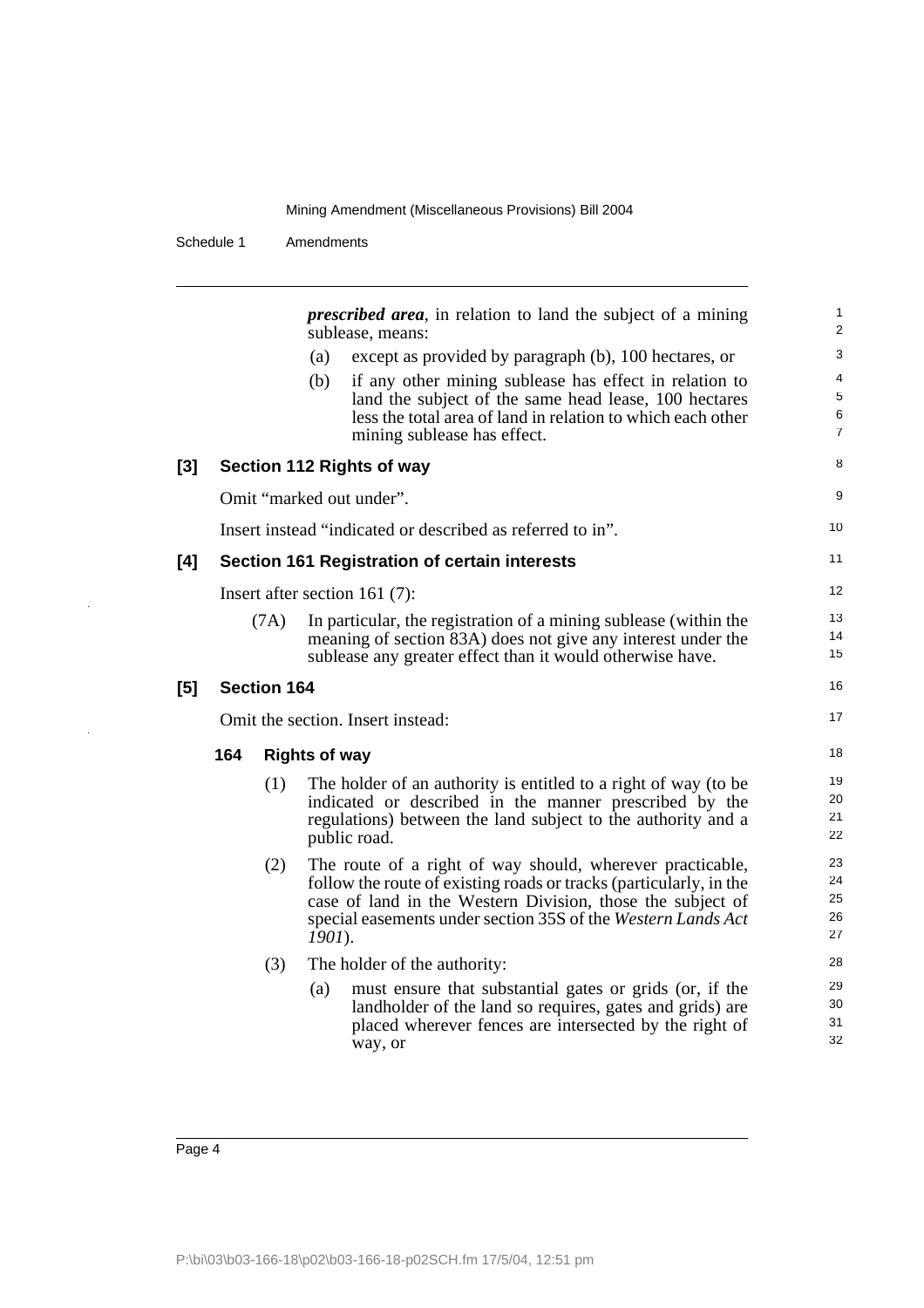Amendments Schedule 1

**[6]** 

J.

 $\frac{1}{2}$ 

**[7] Section 173A**

|      |                     | (b)<br>if those fences are rabbit-proof, marsupial-proof or<br>dog-proof fences, must ensure that rabbit-proof,<br>marsupial-proof or dog-proof gates are placed at all<br>such intersections.                                                                           | 1<br>$\overline{c}$<br>3<br>4 |
|------|---------------------|--------------------------------------------------------------------------------------------------------------------------------------------------------------------------------------------------------------------------------------------------------------------------|-------------------------------|
|      | (4)                 | Any such gate or grid must be of a design and construction<br>that is adequate to prevent stock from straying.                                                                                                                                                           | 5<br>6                        |
|      | (5)                 | The costs of installing and maintaining any gates or grids<br>required by this section are to be borne by the holder of the<br>authority.                                                                                                                                | 7<br>8<br>9                   |
|      | (6)                 | A right of way is subject to such conditions as to its exercise,<br>and to such exceptions as to the land over which it may be<br>exercised, as may be prescribed by the regulations or as may<br>be imposed by a warden pursuant to an inquiry under<br>subsection (7). | 10<br>11<br>12<br>13<br>14    |
|      | (7)                 | A warden may hold an inquiry into any matter arising under,<br>or in connection with, a right of way conferred by this section.                                                                                                                                          | 15<br>16                      |
|      | (8)                 | Such an inquiry may be held on the warden's own motion or<br>on the application of any landholder affected by, or the holder<br>of any authority entitled to, the right of way.                                                                                          | 17<br>18<br>19                |
|      | <b>Section 171</b>  |                                                                                                                                                                                                                                                                          | 20                            |
|      |                     | Omit the section. Insert instead:                                                                                                                                                                                                                                        | 21                            |
| 171  |                     | Certain claims for damages prohibited                                                                                                                                                                                                                                    | 22                            |
|      |                     | No action lies against the Crown, the Minister or any person<br>administering this Act in respect of any injury or loss suffered<br>or incurred in relation to the exercise of any right conferred by<br>an authority.                                                   | 23<br>24<br>25<br>26          |
|      | <b>Section 173A</b> |                                                                                                                                                                                                                                                                          | 27                            |
|      |                     | Insert after section 173:                                                                                                                                                                                                                                                | 28                            |
| 173A |                     | <b>Ancillary orders</b>                                                                                                                                                                                                                                                  | 29                            |
|      | (1)                 | The Director-General may, by order published in the Gazette,<br>prohibit, either indefinitely or until a specified date, the<br>lodging of applications for mineral claims over specified land<br>in a mineral claims district.                                          | 30<br>31<br>32<br>33          |
|      |                     |                                                                                                                                                                                                                                                                          |                               |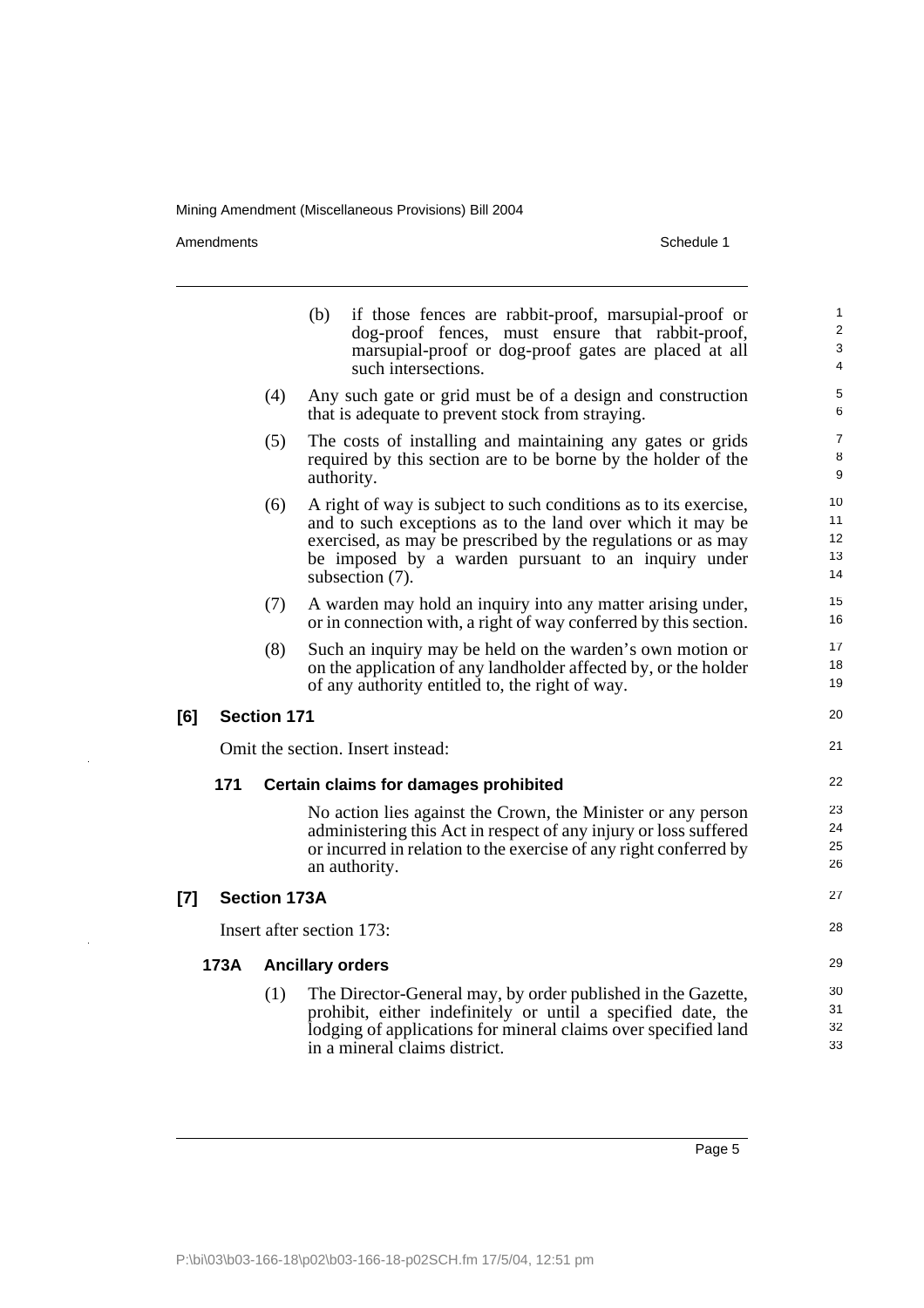Schedule 1 Amendments

|        | (2)                     | The Director-General may, by order published in the Gazette,<br>constitute any land in a mineral claims district as a preserved<br>mining field and may, by the same or a subsequent order so<br>published, name the preserved mining field and fix its<br>boundaries. | 1<br>$\overline{2}$<br>$\ensuremath{\mathsf{3}}$<br>$\overline{\mathbf{4}}$<br>5 |
|--------|-------------------------|------------------------------------------------------------------------------------------------------------------------------------------------------------------------------------------------------------------------------------------------------------------------|----------------------------------------------------------------------------------|
|        | (3)                     | An order under this section may not be made with respect to<br>land that is within an area for which a board of management<br>is constituted under section 359 unless the Director-General:                                                                            | 6<br>$\overline{7}$<br>8                                                         |
|        |                         | has notified the board of the proposed order, and<br>(a)                                                                                                                                                                                                               | $\boldsymbol{9}$                                                                 |
|        |                         | has taken into consideration any submission made by<br>(b)<br>the board in relation to the proposed order.                                                                                                                                                             | 10<br>11                                                                         |
| [8]    | district                | Section 174 Notice of proposal to constitute mineral claims                                                                                                                                                                                                            | 12<br>13                                                                         |
|        |                         | Insert "to constitute a mineral claims district" after "recommendation"<br>where firstly occurring in section $174(1)$ .                                                                                                                                               | 14<br>15                                                                         |
| [9]    |                         | <b>Section 175 Special conditions</b>                                                                                                                                                                                                                                  | 16                                                                               |
|        |                         | Insert after section $175(2)$ (h):                                                                                                                                                                                                                                     | 17                                                                               |
|        |                         | the levies payable in respect of mineral claims and the<br>(h1)<br>purposes for which those levies may be applied,                                                                                                                                                     | 18<br>19                                                                         |
| $[10]$ | <b>Section 175 (2A)</b> |                                                                                                                                                                                                                                                                        | 20                                                                               |
|        |                         | Insert after section $175$ (2):                                                                                                                                                                                                                                        | 21                                                                               |
|        | (2A)                    | The conditions may vary by reference to specified matters<br>including, in particular, by reference to whether or not the<br>proposed claim area is within a preserved mining field.                                                                                   | 22<br>23<br>24                                                                   |
| [11]   |                         | Section 178 Application for granting of mineral claim                                                                                                                                                                                                                  | 25                                                                               |
|        |                         | Insert after section $178(2)$ :                                                                                                                                                                                                                                        | 26                                                                               |
|        | (3)                     | An application for a mineral claim may not be lodged with<br>respect to land over which the lodging of such an application<br>is prohibited by an order in force under section 173A (1).                                                                               | 27<br>28<br>29                                                                   |
| $[12]$ |                         | Section 188 Dwelling-houses, gardens and improvements                                                                                                                                                                                                                  | 30                                                                               |
|        |                         | Insert after section 188 (2):                                                                                                                                                                                                                                          | 31                                                                               |
|        | (2A)                    | A mineral claim may not be granted over land:                                                                                                                                                                                                                          | 32                                                                               |
|        |                         | which is within a preserved mining field, and<br>(a)                                                                                                                                                                                                                   | 33                                                                               |

Page 6

 $\hat{\mathcal{A}}$ 

 $\hat{\boldsymbol{\beta}}$ 

 $\bar{z}$ 

 $\frac{1}{2}$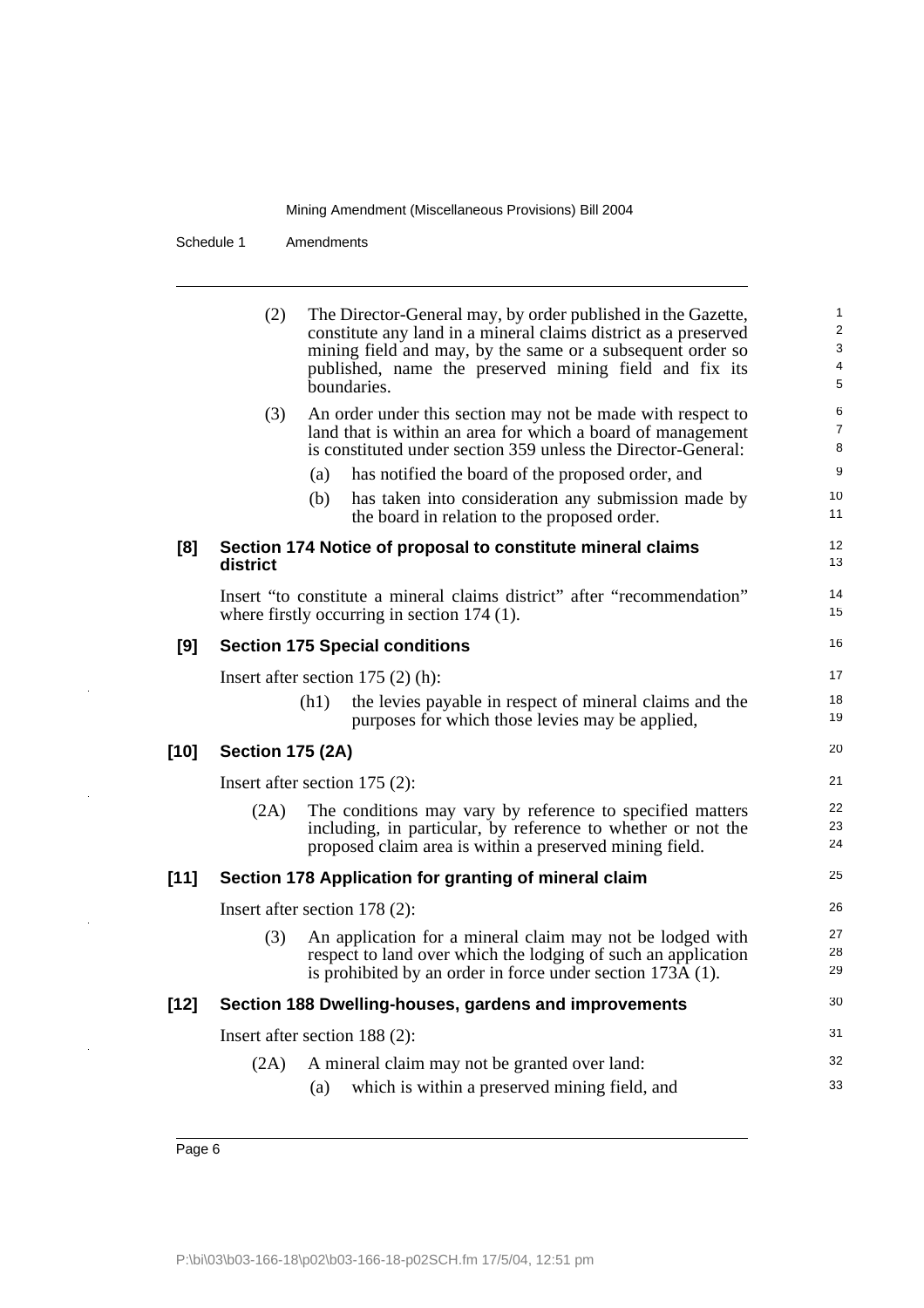Amendments Schedule 1

|        |                                 | (b)      | and   | which is privately owned land (that is, land that is not<br>Crown land) or is Crown land held under a lease for<br>residential purposes under the Western Lands Act 1901, | 1<br>$\overline{\mathbf{c}}$<br>3<br>4 |
|--------|---------------------------------|----------|-------|---------------------------------------------------------------------------------------------------------------------------------------------------------------------------|----------------------------------------|
|        |                                 | (c)      |       | within which is situated a dwelling-house that is the<br>principal place of residence of its occupier,                                                                    | 5<br>6                                 |
|        |                                 |          |       | except with the written consent of both the owner and the<br>occupier of the dwelling-house.                                                                              | 7<br>8                                 |
|        | (2B)                            | $(2A)$ . |       | Subsection (1) does not apply to land referred to in subsection                                                                                                           | 9<br>10                                |
| $[13]$ | <b>Section 188 (4)</b>          |          |       |                                                                                                                                                                           | 11                                     |
|        | Omit "Subsection (1) does not". |          |       |                                                                                                                                                                           | 12                                     |
|        |                                 |          |       | Insert instead "Subsections (1) and (2A) do not".                                                                                                                         | 13                                     |
| $[14]$ | <b>Section 188 (5)</b>          |          |       |                                                                                                                                                                           | 14                                     |
|        |                                 |          |       | Insert "or $(2A)$ " after "subsection $(1)$ ".                                                                                                                            | 15                                     |
| $[15]$ |                                 |          |       | Section 190 Power of mining registrar in relation to applications                                                                                                         | 16                                     |
|        | in section $190(4A)$ .          |          |       | Insert "or in relation to some opal prospecting licence or licences, whether<br>under section 228 or 232A, held by the same person" after "section 195A,"                 | 17<br>18<br>19                         |
| $[16]$ |                                 |          |       | Section 192 Conditions of mineral claim                                                                                                                                   | 20                                     |
|        |                                 |          |       | Omit section 192 (1) (a). Insert instead:                                                                                                                                 | 21                                     |
|        |                                 | (a)      |       | in the case of a mineral claim that is granted over land<br>within a mineral claims district:                                                                             | 22<br>23                               |
|        |                                 |          | (i)   | any special conditions that apply to the land, and                                                                                                                        | 24                                     |
|        |                                 |          | (ii)  | the conditions imposed on the holder of the claim                                                                                                                         | 25                                     |
|        |                                 |          |       | under section 211 as to his or her exercise of any                                                                                                                        | 26<br>27                               |
|        |                                 |          |       | right of way under that section in respect of the<br>claim area, and                                                                                                      | 28                                     |
|        |                                 |          | (iii) | the conditions to which the holder of the claim is                                                                                                                        | 29                                     |
|        |                                 |          |       | subject pursuant to any registered access                                                                                                                                 | 30                                     |
|        |                                 |          |       | management plan in force in respect of that land,<br>and                                                                                                                  | 31<br>32                               |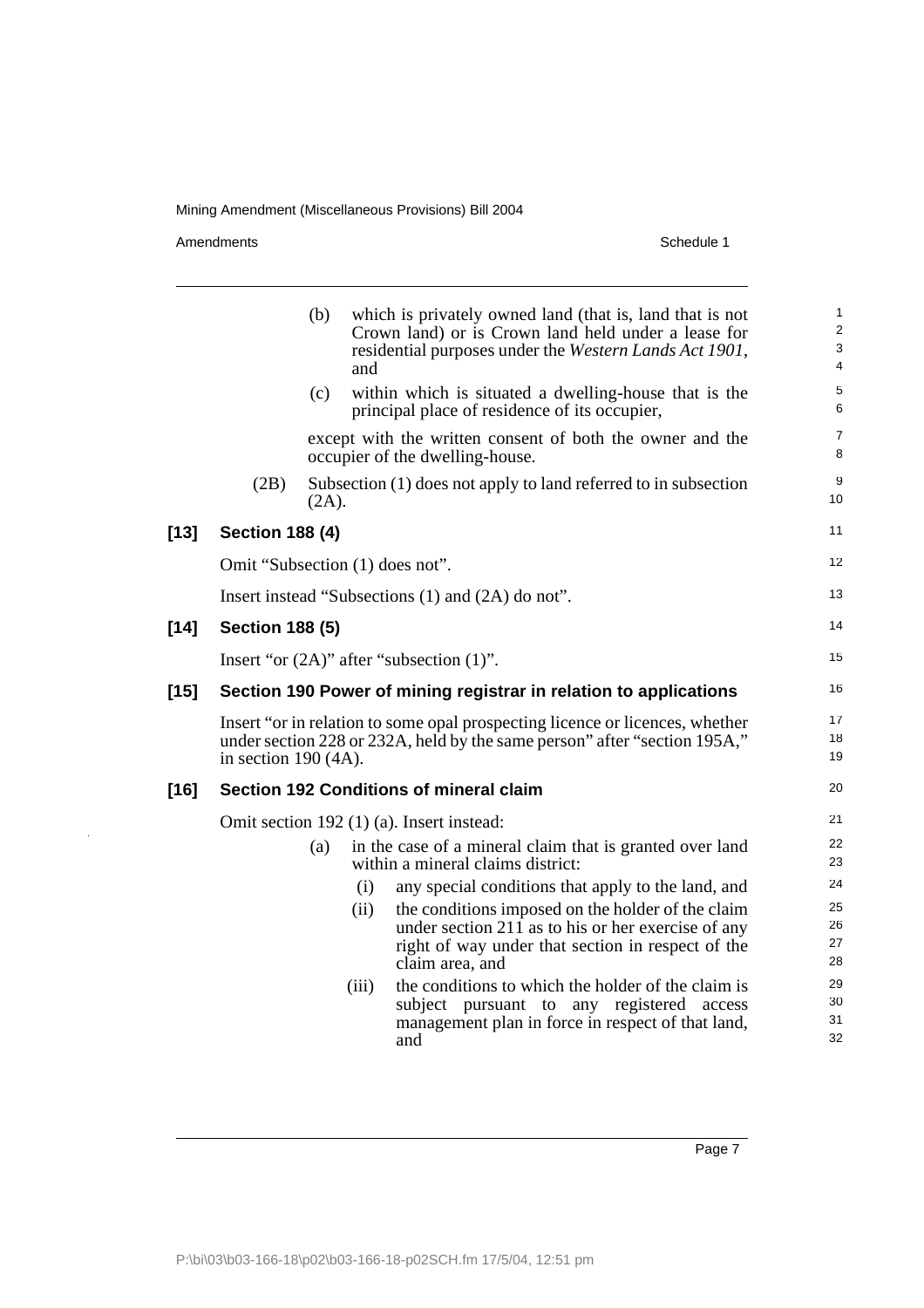Schedule 1 Amendments

(iv) such other conditions (not inconsistent with the conditions referred to in subparagraphs (i), (ii) and (iii)) as the mining registrar may impose, and **[17] Section 195A Amendment of mineral claim in respect of certain conditions** Insert after section 195A (3): (3A) A single security may be given and maintained in relation to both mineral claims and opal prospecting licences held by the same person. **[18] Section 211** Omit the section. Insert instead: **211 Rights of way** (1) The holder of a mineral claim is entitled to a right of way (to be indicated or described in the manner prescribed by the regulations) between the claim area and a public road. (2) The route of a right of way: (a) should, wherever practicable, follow the route of existing roads or tracks (particularly, in the case of land in the Western Division, those the subject of special easements under section 35S of the *Western Lands Act 1901*), and (b) in the case of land within a mineral claims district, must accord with the provisions of any registered access management plan applying to the land. (3) The holder of the mineral claim: (a) must ensure that substantial gates or grids (or, if the landholder of the land so requires, gates and grids) are placed wherever fences are intersected by the right of way, or (b) if those fences are rabbit-proof, marsupial-proof or dog-proof fences, must ensure that rabbit-proof, marsupial-proof or dog-proof gates are placed at all such intersections. (4) Any such gate or grid must be of a design and construction that is adequate to prevent stock from straying. 1  $\overline{2}$ 3 4 5 6 7 8 9  $1<sub>0</sub>$ 11 12 13 14 15 16 17 18 19 20 21 22 23 24 25 26 27 28 29 30 31 32 33 34 35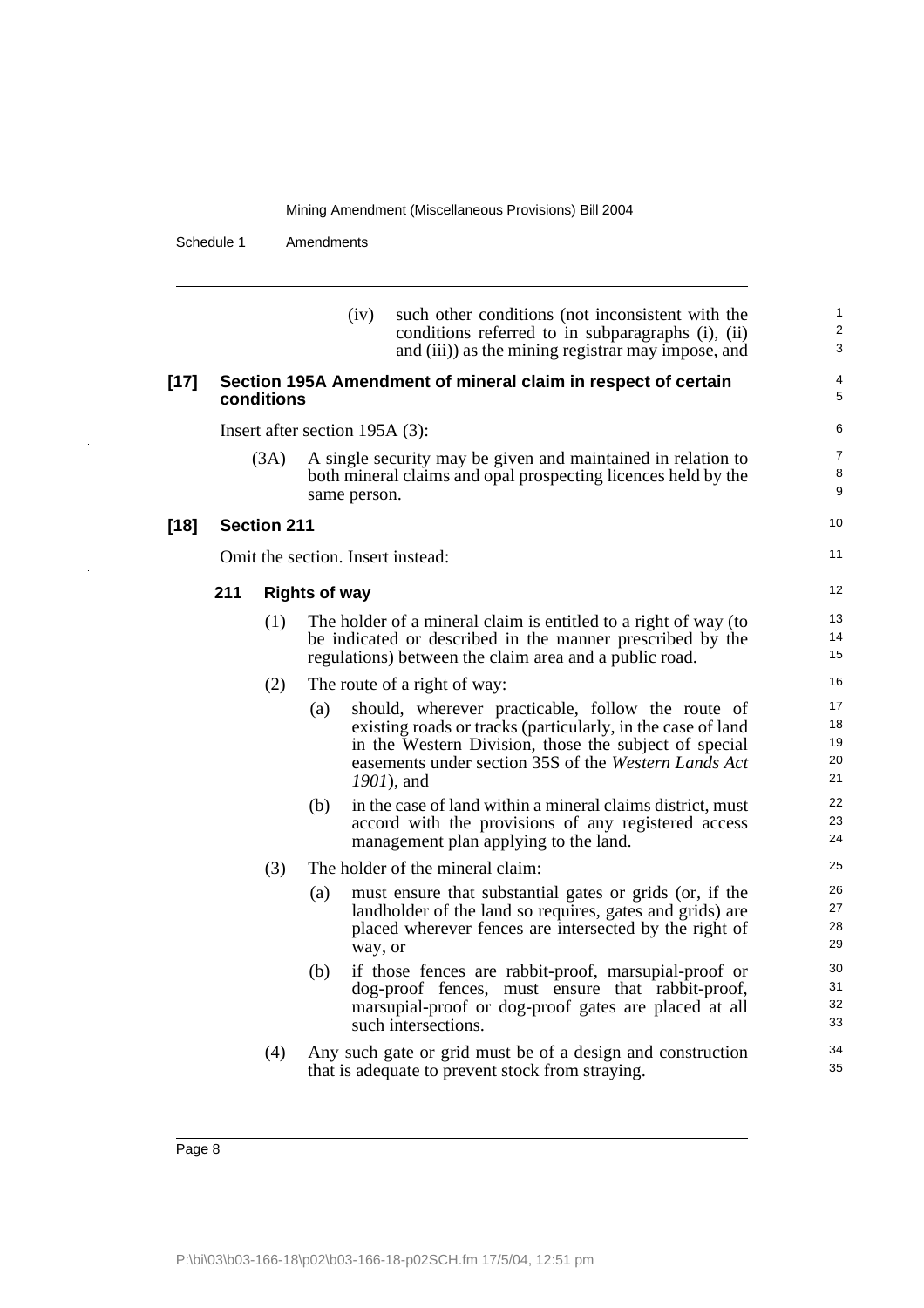Amendments Schedule 1

J.

i,

|        |      | (5)                 | The costs of installing and maintaining any gates or grids<br>required by this section are to be borne by the holder of the<br>mineral claim.                                                                                                                            | 1<br>$\overline{2}$<br>3   |
|--------|------|---------------------|--------------------------------------------------------------------------------------------------------------------------------------------------------------------------------------------------------------------------------------------------------------------------|----------------------------|
|        |      | (6)                 | A right of way is subject to such conditions as to its exercise,<br>and to such exceptions as to the land over which it may be<br>exercised:                                                                                                                             | 4<br>5<br>6                |
|        |      |                     | (a)<br>as may be prescribed by the regulations, or                                                                                                                                                                                                                       | $\overline{7}$             |
|        |      |                     | (b)<br>in the case of land within a mineral claims district, as<br>may be specified in any registered access management<br>plan applying to the land, or                                                                                                                 | 8<br>9<br>10               |
|        |      |                     | (c)<br>as may be imposed by a warden pursuant to an inquiry<br>under subsection (7).                                                                                                                                                                                     | 11<br>12                   |
|        |      | (7)                 | A warden may hold an inquiry into any matter arising under,<br>or in connection with, a right of way conferred by this section.                                                                                                                                          | 13<br>14                   |
|        |      | (8)                 | Such an inquiry may be held on the warden's own motion or<br>on the application of any landholder affected by, or the holder<br>of any mineral claim entitled to, the right of way.                                                                                      | 15<br>16<br>17             |
|        |      | (9)                 | In the case of land within a mineral claims district, the<br>conditions imposed by a warden pursuant to an inquiry under<br>subsection $(7)$ must not be inconsistent with the conditions<br>specified in any registered access management plan applying<br>to the land. | 18<br>19<br>20<br>21<br>22 |
| $[19]$ |      | <b>Section 218</b>  |                                                                                                                                                                                                                                                                          | 23                         |
|        |      |                     | Omit the section. Insert instead:                                                                                                                                                                                                                                        | 24                         |
|        | 218  |                     | Certain claims for damages prohibited                                                                                                                                                                                                                                    | 25                         |
|        |      |                     | No action lies against the Crown, the Minister or any person                                                                                                                                                                                                             | 26                         |
|        |      |                     | administering this Act in respect of any injury or loss suffered                                                                                                                                                                                                         | 27<br>28                   |
|        |      |                     | or incurred in relation to the exercise of any right conferred by<br>a mineral claim.                                                                                                                                                                                    | 29                         |
| $[20]$ |      | <b>Section 219A</b> |                                                                                                                                                                                                                                                                          | 30                         |
|        |      |                     | Insert after section 219:                                                                                                                                                                                                                                                | 31                         |
|        | 219A |                     | Mineral claims district management fund                                                                                                                                                                                                                                  | 32                         |
|        |      | (1)                 | For each mineral claims district there is to be established a<br>district management fund into which are to be paid:                                                                                                                                                     | 33<br>34                   |
|        |      |                     |                                                                                                                                                                                                                                                                          |                            |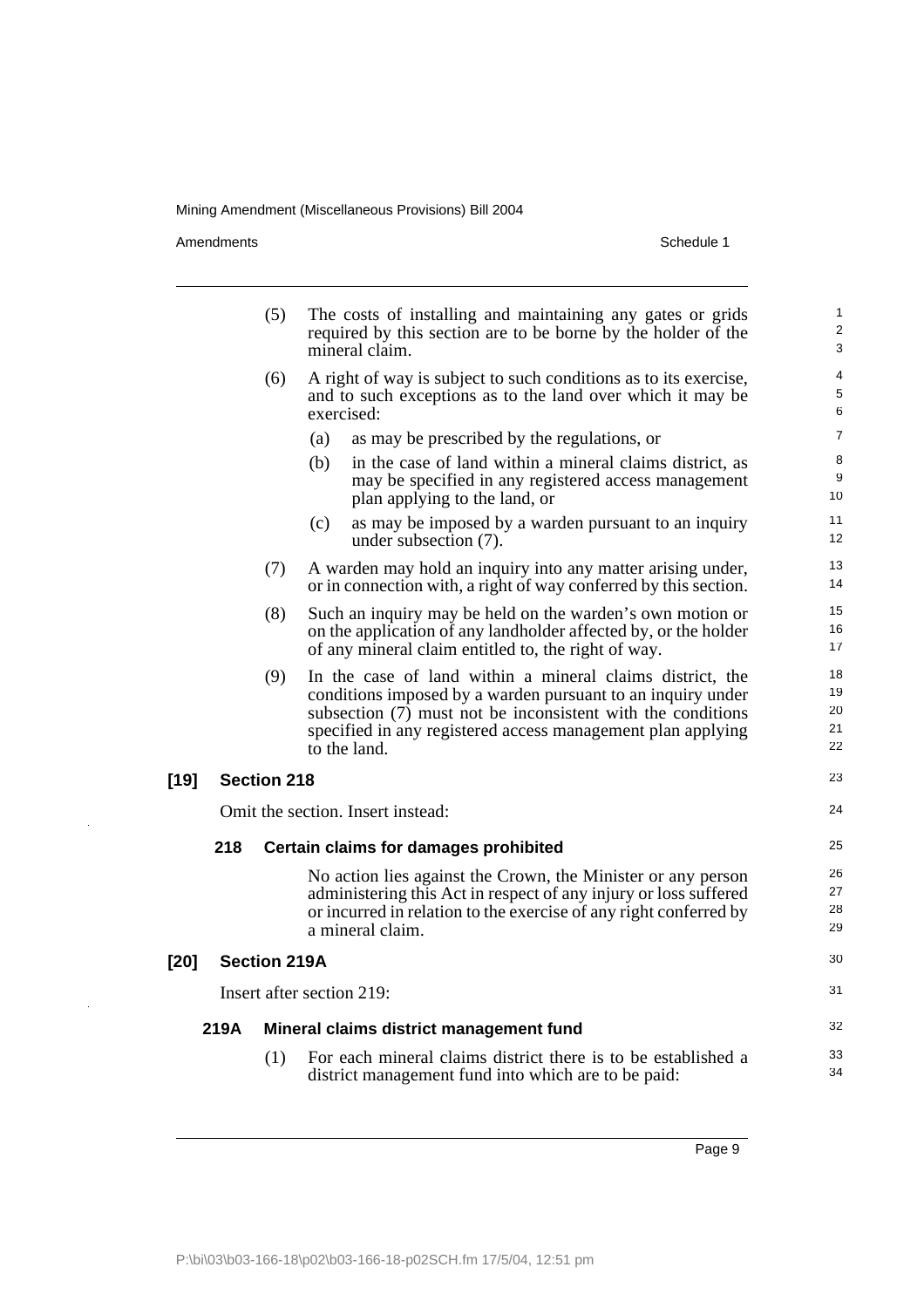Schedule 1 Amendments

|        |      |                     | (a)<br>all levies paid in accordance with a condition referred to<br>in section $175$ (2) (h1) in respect of mineral claims<br>granted or renewed over land within the district, and                  | 1<br>2<br>3          |
|--------|------|---------------------|-------------------------------------------------------------------------------------------------------------------------------------------------------------------------------------------------------|----------------------|
|        |      |                     | (b)<br>the proceeds of investment of money in the fund, and                                                                                                                                           | 4                    |
|        |      |                     | (c)<br>such other money as is required or permitted to be paid<br>into the fund.                                                                                                                      | 5<br>6               |
|        |      | (2)                 | Money in any such fund may be used:                                                                                                                                                                   | $\overline{7}$       |
|        |      |                     | for any purpose specified in a condition referred to in<br>(a)<br>section 175 $(2)$ (h1) as a purpose for which levies<br>referred to in that paragraph may be applied, and                           | 8<br>9<br>10         |
|        |      |                     | to cover the costs of administering the fund.<br>(b)                                                                                                                                                  | 11                   |
|        |      | (3)                 | Money received for payment into a fund established under<br>this section is to be paid into an account kept, for the purposes<br>of the fund, in an authorised deposit-taking institution.            | 12<br>13<br>14       |
|        |      | (4)                 | A fund established under this section in relation to a mineral<br>claims district is to be administered by the Director-General.                                                                      | 15<br>16             |
| $[21]$ |      | <b>Section 223A</b> |                                                                                                                                                                                                       | 17                   |
|        |      |                     | Insert after section 223:                                                                                                                                                                             | 18                   |
|        | 223A |                     | <b>Special conditions</b>                                                                                                                                                                             | 19                   |
|        |      | (1)                 | The Minister may, by order published in the Gazette, specify<br>special conditions that are to apply to opal prospecting<br>licences granted over land within any specified opal<br>prospecting area. | 20<br>21<br>22<br>23 |
|        |      | (2)                 | Without limiting the generality of subsection (1), the<br>conditions that may be specified in an order under this section<br>include conditions as to the following matters:                          | 24<br>25<br>26       |
|        |      |                     | (a)<br>the areas in which prospecting operations in respect of<br>an opal prospecting block are prohibited,                                                                                           | 27<br>28             |
|        |      |                     | (b)<br>the nature and extent of prospecting operations that may<br>be carried out in respect of opal prospecting blocks,                                                                              | 29<br>30             |
|        |      |                     | the levies payable in respect of opal prospecting<br>(c)<br>licences and the purposes for which those levies may be<br>applied,                                                                       | 31<br>32<br>33       |
|        |      |                     | (d)<br>the security deposits to be lodged in respect of the<br>granting of opal prospecting licences,                                                                                                 | 34<br>35             |
|        |      |                     |                                                                                                                                                                                                       |                      |

 $\bar{z}$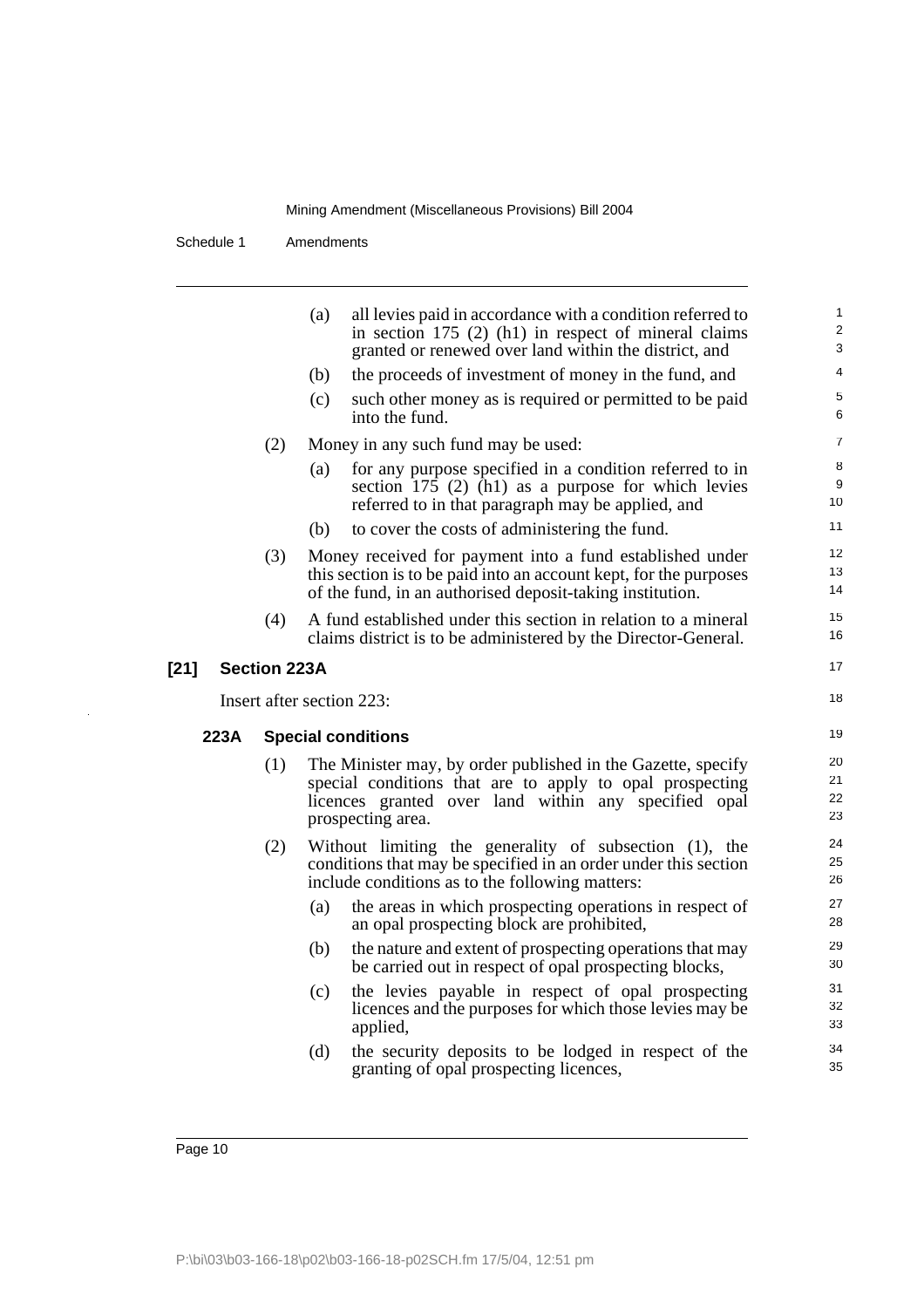Amendments Schedule 1

|        | (e)                           | the compensation payable in respect of the carrying out<br>of prospecting operations under opal prospecting<br>licences.                                                               | $\mathbf{1}$<br>$\overline{2}$<br>3 |
|--------|-------------------------------|----------------------------------------------------------------------------------------------------------------------------------------------------------------------------------------|-------------------------------------|
|        | (f)                           | the obligations of holders of opal prospecting licences<br>as to the rehabilitation of land on which prospecting<br>operations have been carried out,                                  | 4<br>$\,$ 5 $\,$<br>6               |
|        | (g)                           | the program of work to be carried out under an opal<br>prospecting licence,                                                                                                            | $\overline{7}$<br>8                 |
|        | (h)                           | the amount of money to be expended on prospecting,                                                                                                                                     | 9                                   |
|        | (i)                           | as the Minister considers<br>such other<br>matters<br>appropriate.                                                                                                                     | 10<br>11                            |
| $[22]$ |                               | Section 225 Map of opal prospecting area to be prepared                                                                                                                                | 12                                  |
|        |                               | Insert "and" after "granted," in section $225(1)(a)(v)$ .                                                                                                                              | 13                                  |
| $[23]$ | Section 225 (1) (a) (vi)      |                                                                                                                                                                                        | 14                                  |
|        | Omit the subparagraph.        |                                                                                                                                                                                        | 15                                  |
| $[24]$ | Section 225 (2) (c)           |                                                                                                                                                                                        | 16                                  |
|        |                               | Omit "granted, or". Insert instead "granted.".                                                                                                                                         | 17                                  |
| $[25]$ | Section 225 (2) (d)           |                                                                                                                                                                                        | 18                                  |
|        | Omit the paragraph.           |                                                                                                                                                                                        | 19                                  |
| $[26]$ |                               | Section 228 Power of mining registrar in relation to applications                                                                                                                      | 20                                  |
|        | Insert after section 228 (2): |                                                                                                                                                                                        | 21                                  |
|        | (2A)                          | An opal prospecting licence may not be granted until the<br>appropriate opal prospecting licence fee (as determined under<br>section 382A) has been paid for the grant of the licence. | 22<br>23<br>24                      |
| $[27]$ | <b>Section 228 (5)</b>        |                                                                                                                                                                                        | 25                                  |
|        | 232A,".                       | Insert "or in relation to some mineral claim or mineral claims, whether<br>under section 190 or 195A, held by the same person" after "section                                          | 26<br>27<br>28                      |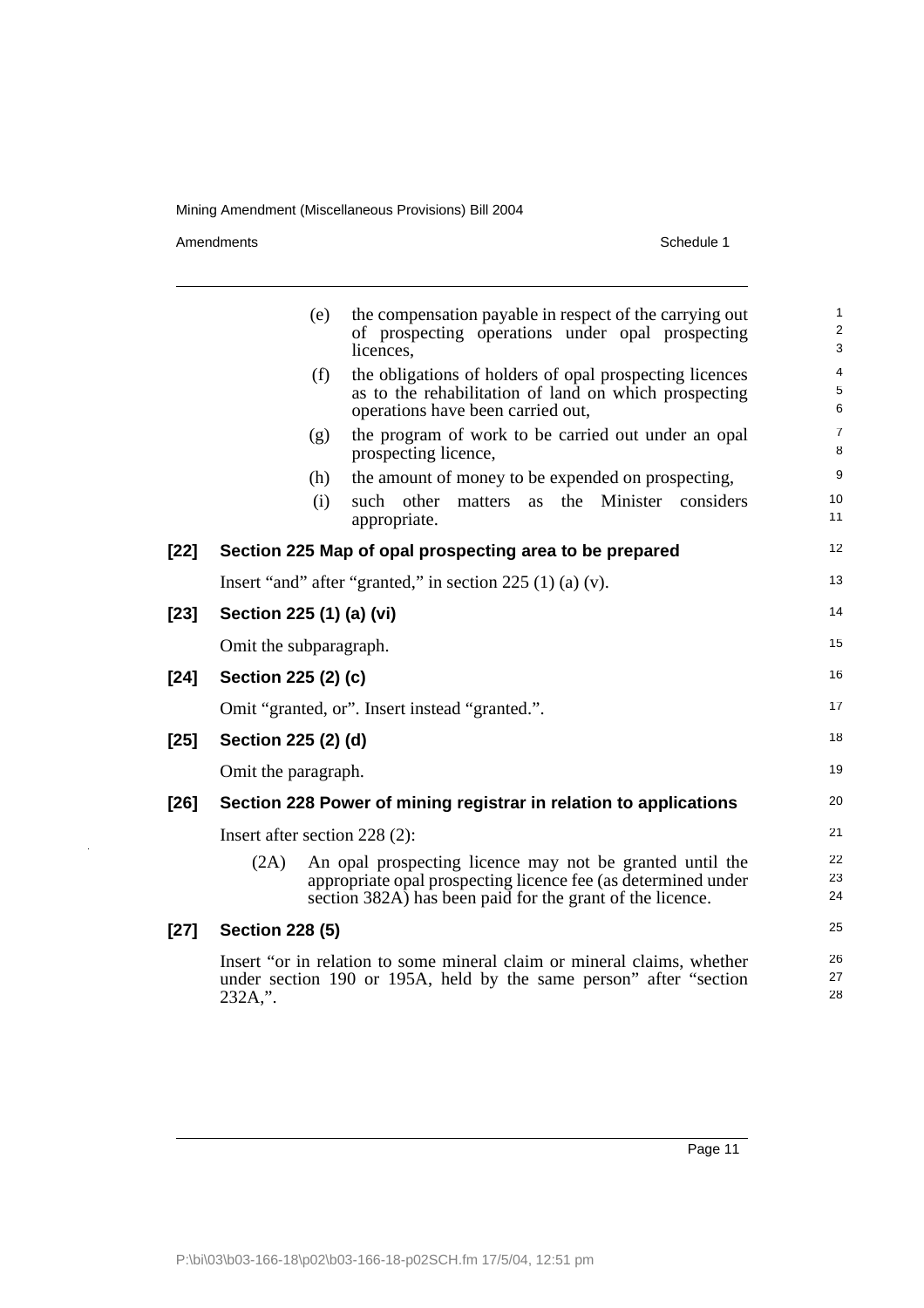Schedule 1 Amendments

| $[28]$ |     | <b>Section 229</b> |     |                                                                                                                                                                                                                                             | 1                        |
|--------|-----|--------------------|-----|---------------------------------------------------------------------------------------------------------------------------------------------------------------------------------------------------------------------------------------------|--------------------------|
|        |     |                    |     |                                                                                                                                                                                                                                             |                          |
|        |     |                    |     | Omit the section. Insert instead:                                                                                                                                                                                                           | 2                        |
|        | 229 |                    |     | <b>Conditions of licence</b>                                                                                                                                                                                                                | 3                        |
|        |     |                    |     | An opal prospecting licence is subject to:                                                                                                                                                                                                  | 4                        |
|        |     |                    | (a) | any special conditions that apply, pursuant to section<br>223A, to the opal prospecting block over which the<br>licence is granted, and                                                                                                     | 5<br>6<br>$\overline{7}$ |
|        |     |                    | (b) | the conditions imposed on the holder of the licence,<br>pursuant to section 235C, as to his or her exercise of any<br>right of way under that section in respect of the opal<br>prospecting block over which the licence is granted,<br>and | 8<br>9<br>10<br>11<br>12 |
|        |     |                    | (c) | the conditions to which the holder of the licence is<br>subject pursuant to any registered access management<br>plan in force in respect of the opal prospecting block<br>over which the licence is granted, and                            | 13<br>14<br>15<br>16     |
|        |     |                    | (d) | such other conditions (not inconsistent with the<br>conditions referred to in paragraphs $(a)$ , $(b)$ and $(c)$ ) as<br>the mining registrar may impose.                                                                                   | 17<br>18<br>19           |
| $[29]$ |     |                    |     | <b>Section 232 Rights under licence</b>                                                                                                                                                                                                     | 20                       |
|        |     |                    |     | Insert after section $232$ (1):                                                                                                                                                                                                             | 21                       |
|        |     | (1A)               |     | Despite subsection (1), the holder of an opal prospecting<br>licence may not prospect for opals in any part of an opal<br>prospecting block in respect of which prospecting is<br>prohibited under section 223A.                            | 22<br>23<br>24<br>25     |
| [30]   |     |                    |     | Section 232A Amendment of opal prospecting licence in respect<br>of certain conditions                                                                                                                                                      | 26<br>27                 |
|        |     |                    |     | Insert after section 232A (3):                                                                                                                                                                                                              | 28                       |
|        |     | (3A)               |     | A single security may be given and maintained in relation to<br>both opal prospecting licences and mineral claims held by the<br>same person.                                                                                               | 29<br>30<br>31           |

l,

 $\hat{\mathcal{F}}$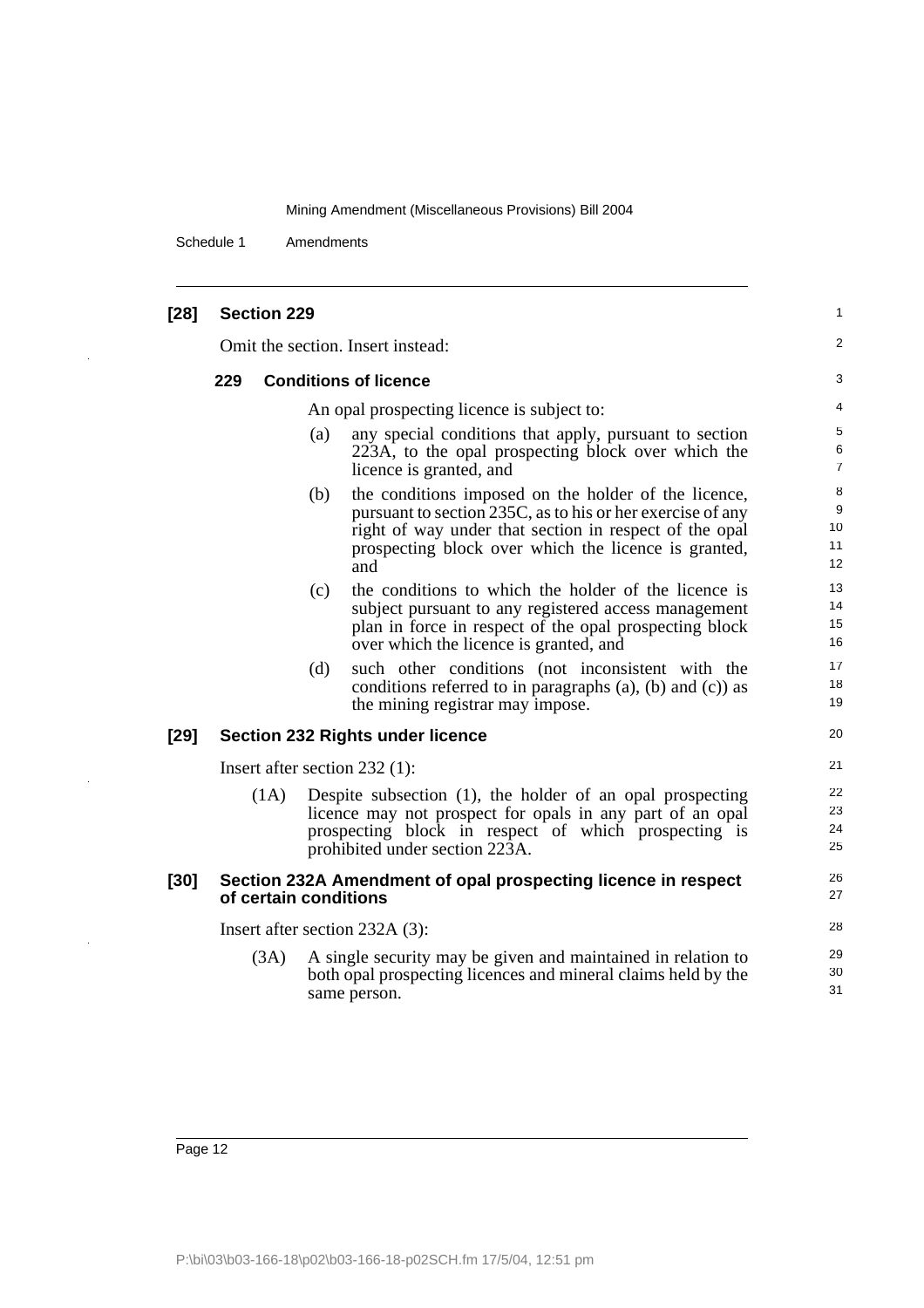Amendments Schedule 1

| $[31]$ |                            |     | <b>Sections 235C-235E</b>                                                                                                                                                                                                                                | 1                             |  |  |  |
|--------|----------------------------|-----|----------------------------------------------------------------------------------------------------------------------------------------------------------------------------------------------------------------------------------------------------------|-------------------------------|--|--|--|
|        | Insert after section 235B: |     |                                                                                                                                                                                                                                                          |                               |  |  |  |
|        | 235C                       |     | <b>Rights of way</b>                                                                                                                                                                                                                                     | 3                             |  |  |  |
|        |                            | (1) | The holder of an opal prospecting licence is entitled to a right<br>of way (to be indicated or described in the manner prescribed<br>by the regulations) between the opal prospecting block and a<br>public road.                                        | 4<br>5<br>6<br>$\overline{7}$ |  |  |  |
|        |                            | (2) | The route of a right of way:                                                                                                                                                                                                                             | 8                             |  |  |  |
|        |                            |     | should, wherever practicable, follow the route of<br>(a)<br>existing roads or tracks (particularly, in the case of land<br>in the Western Division, those the subject of special<br>easements under section 35S of the Western Lands Act<br>$1901$ , and | 9<br>10<br>11<br>12<br>13     |  |  |  |
|        |                            |     | (b)<br>must accord with the provisions of any registered<br>access management plan applying to the land.                                                                                                                                                 | 14<br>15                      |  |  |  |
|        |                            | (3) | The holder of the opal prospecting licence:                                                                                                                                                                                                              | 16                            |  |  |  |
|        |                            |     | must ensure that substantial gates or grids (or, if the<br>(a)<br>landholder of the land so requires, gates and grids) are<br>placed wherever fences are intersected by the right of<br>way, or                                                          | 17<br>18<br>19<br>20          |  |  |  |
|        |                            |     | (b)<br>if those fences are rabbit-proof, marsupial-proof or<br>dog-proof fences, must ensure that rabbit-proof,<br>marsupial-proof or dog-proof gates are placed at all<br>such intersections.                                                           | 21<br>22<br>23<br>24          |  |  |  |
|        |                            | (4) | Any such gate or grid must be of a design and construction<br>that is adequate to prevent stock from straying.                                                                                                                                           | 25<br>26                      |  |  |  |
|        |                            | (5) | The costs of installing and maintaining any gates or grids<br>required by this section are to be borne by the holder of the<br>opal prospecting licence.                                                                                                 | 27<br>28<br>29                |  |  |  |
|        |                            | (6) | A right of way is subject to such conditions as to its exercise,<br>and to such exceptions as to the land over which it may be<br>exercised:                                                                                                             | 30<br>31<br>32                |  |  |  |
|        |                            |     | (a)<br>as may be prescribed by the regulations, or                                                                                                                                                                                                       | 33                            |  |  |  |
|        |                            |     | (b)<br>as may be specified in any registered access<br>management plan applying to the land, or                                                                                                                                                          | 34<br>35                      |  |  |  |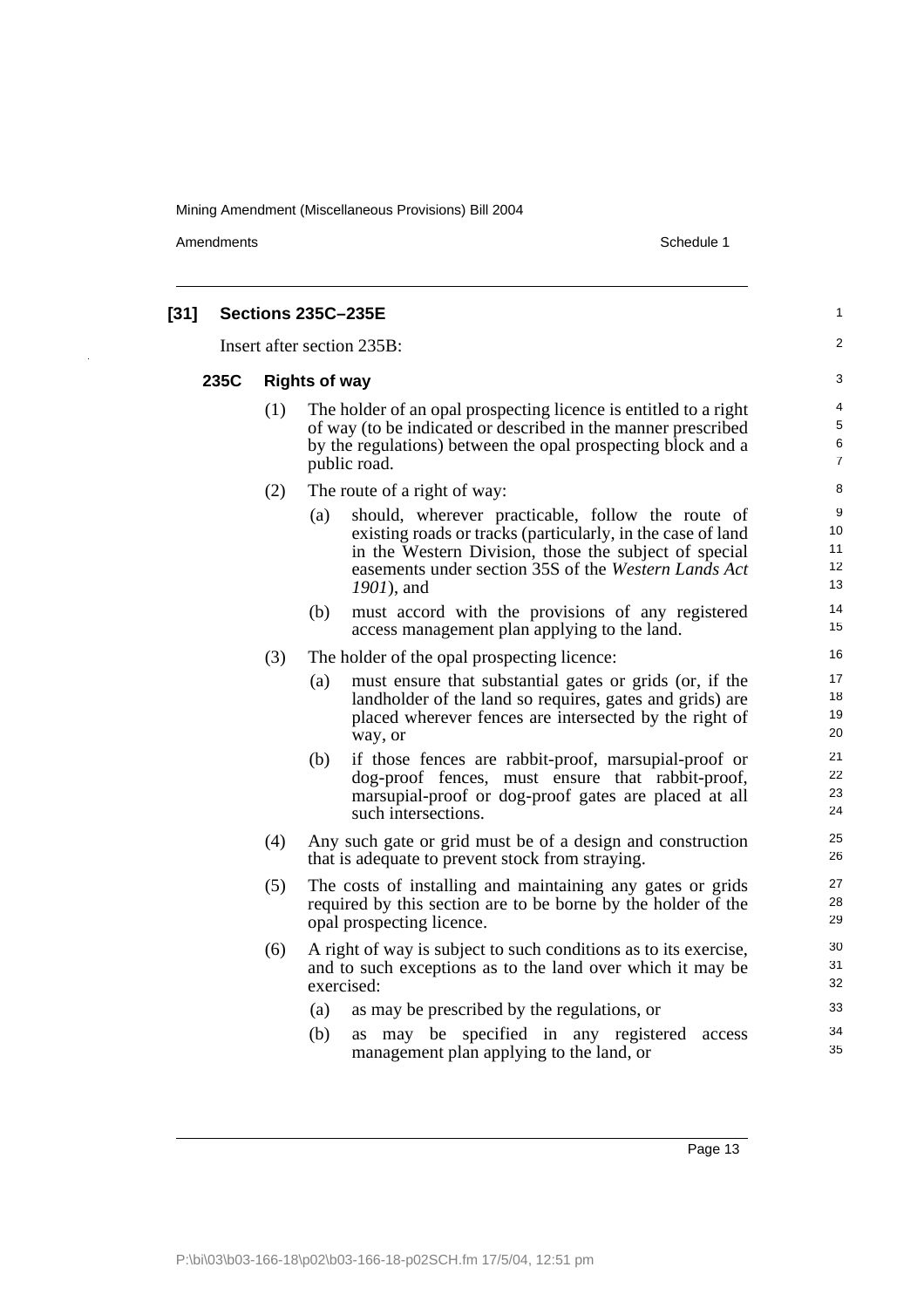Schedule 1 Amendments

|      |     | (c)      | as may be imposed by a warden pursuant to an inquiry<br>under subsection (7).                                                                                                                                   | 1<br>$\overline{2}$      |
|------|-----|----------|-----------------------------------------------------------------------------------------------------------------------------------------------------------------------------------------------------------------|--------------------------|
|      | (7) |          | A warden may hold an inquiry into any matter arising under,<br>or in connection with, a right of way conferred by this section.                                                                                 | 3<br>$\overline{4}$      |
|      | (8) |          | Such an inquiry may be held on the warden's own motion or<br>on the application of any landholder affected by, or the holder<br>of any opal prospecting licence entitled to, the right of way.                  | 5<br>6<br>$\overline{7}$ |
|      | (9) |          | The conditions imposed by a warden pursuant to an inquiry<br>under subsection $(7)$ must not be inconsistent with the<br>conditions specified in any registered access management<br>plan applying to the land. | 8<br>9<br>10<br>11       |
| 235D |     |          | Opal prospecting area management fund                                                                                                                                                                           | 12                       |
|      | (1) |          | For each opal prospecting area there is to be established an<br>area management fund into which are to be paid:                                                                                                 | 13<br>14                 |
|      |     | (a)      | all levies paid in accordance with a condition referred to<br>in section 223A (2) (c) in respect of opal prospecting<br>licences granted over land within the area, and                                         | 15<br>16<br>17           |
|      |     | (b)      | the proceeds of investment of money in the fund, and                                                                                                                                                            | 18                       |
|      |     | (c)      | such other money as is required or permitted to be paid<br>into the fund.                                                                                                                                       | 19<br>20                 |
|      | (2) |          | Money in any such fund may be used:                                                                                                                                                                             | 21                       |
|      |     | (a)      | for any purpose specified in a condition referred to in<br>section 223A (2) (c) as a purpose for which levies<br>referred to in that paragraph may be applied, and                                              | 22<br>23<br>24           |
|      |     | (b)      | to cover the costs of administering the fund.                                                                                                                                                                   | 25                       |
|      | (3) |          | Money received for payment into a fund established under<br>this section is to be paid into an account kept, for the purposes<br>of the fund, in an authorised deposit-taking institution.                      | 26<br>27<br>28           |
|      | (4) | General. | A fund established under this section in relation to an opal<br>prospecting area is to be administered by the Director-                                                                                         | 29<br>30<br>31           |
| 235E |     |          | <b>Pending applications</b>                                                                                                                                                                                     | 32                       |
|      |     |          | For the purposes of this Act, an application for an opal<br>prospecting licence is pending from the time it is lodged under<br>this Act until the time it is finally disposed of.                               | 33<br>34<br>35           |
|      |     |          |                                                                                                                                                                                                                 |                          |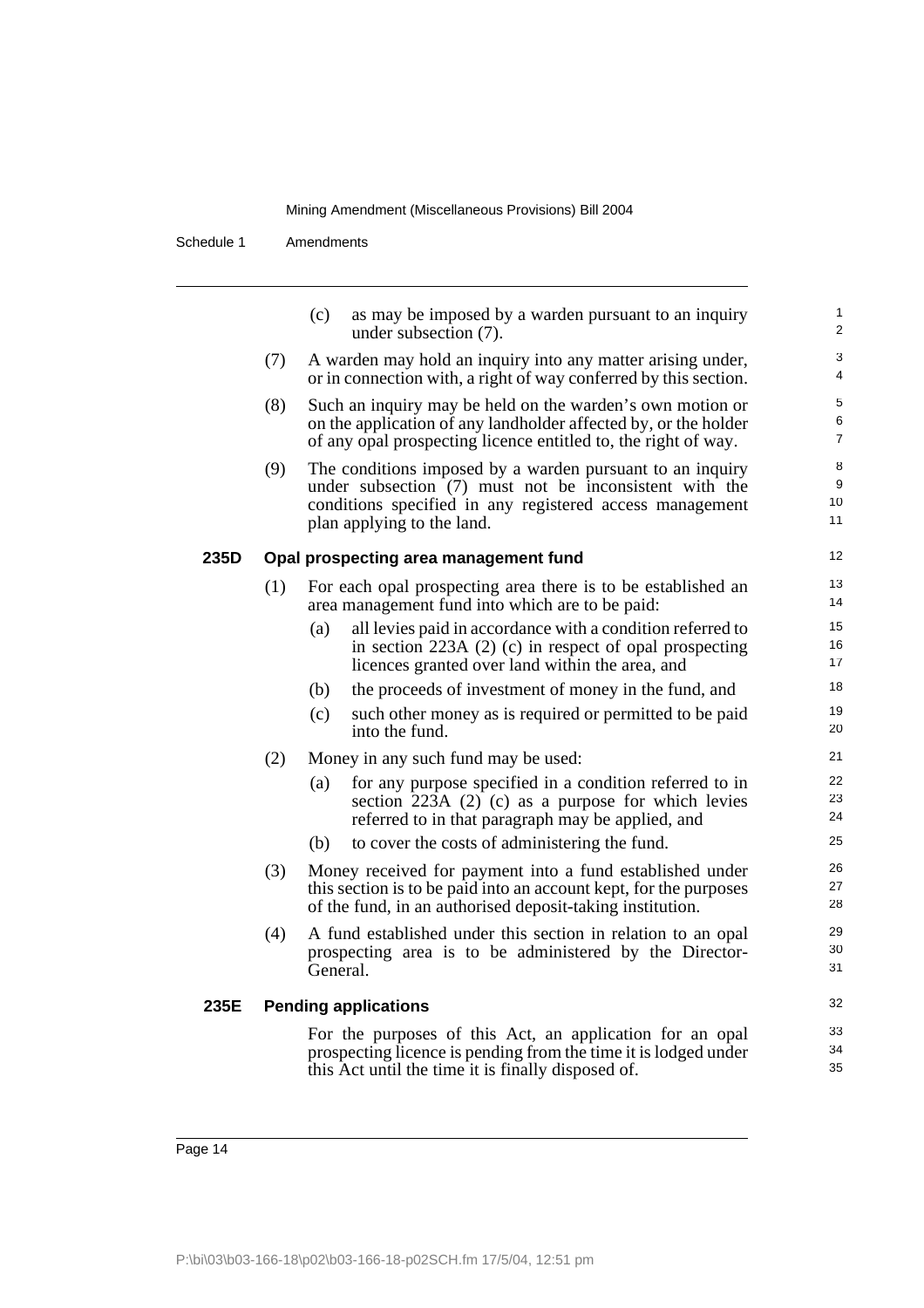Amendments Schedule 1

| $[32]$ | Part 10A |                       |                            |                                                                                                                                                                                                                                                                                    | 1                          |  |
|--------|----------|-----------------------|----------------------------|------------------------------------------------------------------------------------------------------------------------------------------------------------------------------------------------------------------------------------------------------------------------------------|----------------------------|--|
|        |          | Insert after Part 10: |                            |                                                                                                                                                                                                                                                                                    | 2                          |  |
|        |          | Part 10A              |                            | Access management plans for small-<br>scale titles                                                                                                                                                                                                                                 | 3<br>4                     |  |
|        | 236A     |                       | <b>Application of Part</b> |                                                                                                                                                                                                                                                                                    |                            |  |
|        |          | (1)                   |                            | This Part applies to mineral claims and opal prospecting<br>licences (referred to collectively as <i>small-scale titles</i> ) with<br>respect to land within an access management area.                                                                                            | 6<br>7<br>8                |  |
|        |          | (2)                   |                            | This Part does not require an access management plan in<br>respect of a landholder who is a native title holder if:                                                                                                                                                                | 9<br>10                    |  |
|        |          |                       | (a)                        | the small-scale title concerned was granted or renewed<br>after compliance with Subdivision P of Division 3 of<br>Part 2 of the Commonwealth Native Title Act, and                                                                                                                 | 11<br>12<br>13             |  |
|        |          |                       | (b)                        | the grant or renewal of the title was not an act that<br>attracted the expedited procedure under and within the<br>meaning of that Subdivision.                                                                                                                                    | 14<br>15<br>16             |  |
|        |          | (3)                   |                            | This Part does not apply if:                                                                                                                                                                                                                                                       | 17                         |  |
|        |          |                       | (a)                        | the small-scale title concerned was granted or renewed<br>after compliance with a registered indigenous land use<br>agreement under the Commonwealth Native Title Act,<br>and                                                                                                      | 18<br>19<br>20<br>21       |  |
|        |          |                       | (b)                        | the agreement provides that an access management plan<br>is not required under this Part in respect of a landholder<br>who is a native title holder.                                                                                                                               | 22<br>23<br>24             |  |
|        | 236B     |                       |                            | <b>Declared areas</b>                                                                                                                                                                                                                                                              | 25                         |  |
|        |          |                       |                            | The Director-General may, by order published in the Gazette,<br>constitute any land within a mineral claims district or opal<br>prospecting area as an access management area and may, by<br>the same or a subsequent order so published, name the area<br>and fix its boundaries. | 26<br>27<br>28<br>29<br>30 |  |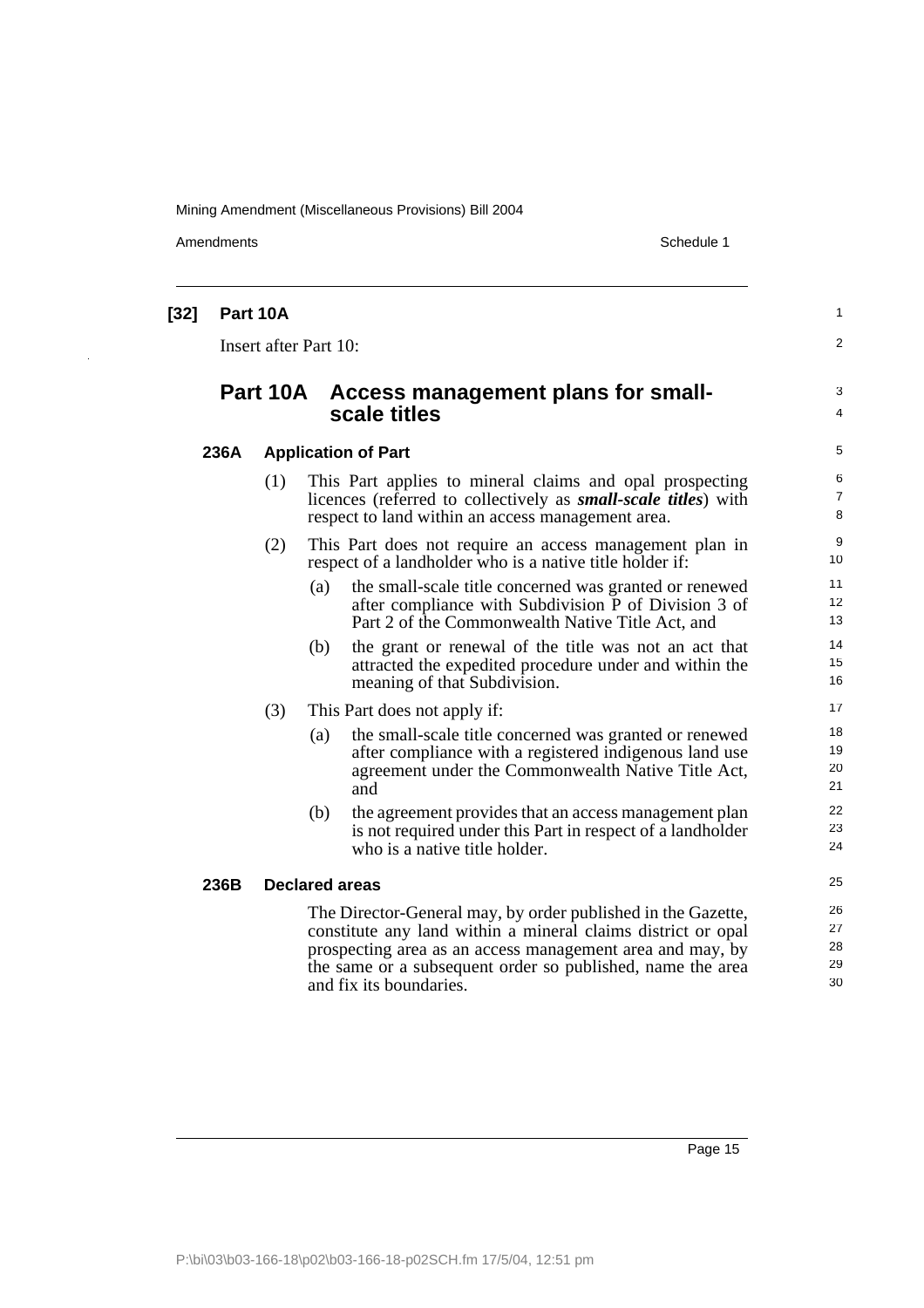Schedule 1 Amendments

| 236C |     | Alternative procedures for making access management plan                                                                                                                               | $\mathbf{1}$        |
|------|-----|----------------------------------------------------------------------------------------------------------------------------------------------------------------------------------------|---------------------|
|      |     | An access management plan for land within an access<br>management area:                                                                                                                | $\overline{2}$<br>3 |
|      |     | (a)<br>may be agreed between a miners' representative and the<br>landholder, or                                                                                                        | 4<br>5              |
|      |     | (b)<br>may be determined by the Director-General or the<br>Warden's Court,                                                                                                             | 6<br>$\overline{7}$ |
|      |     | either before or after small-scale titles are granted in relation<br>to the land.                                                                                                      | 8<br>9              |
| 236D |     | Matters for which access management plan to provide                                                                                                                                    | 10                  |
|      | (1) | An access management plan may make provision for or with<br>respect to the following matters:                                                                                          | 11<br>12            |
|      |     | the rights of access that the holder of a small-scale title<br>(a)<br>has in relation to the land to which the plan applies,<br>including rights in relation to:                       | 13<br>14<br>15      |
|      |     | access points to the land, and<br>(i)                                                                                                                                                  | 16                  |
|      |     | routes of access across the land, and<br>(ii)                                                                                                                                          | 17                  |
|      |     | the manner in which, and the times at which,<br>(iii)<br>rights of access may be exercised,                                                                                            | 18<br>19            |
|      |     | the conditions to which the holder of a small-scale title<br>(b)<br>is subject in relation to his or her exercise of any such<br>right of access, including conditions in relation to: | 20<br>21<br>22      |
|      |     | maintaining routes of access, and<br>(i)                                                                                                                                               | 23                  |
|      |     | preserving the safety of persons and stock, and<br>(ii)                                                                                                                                | 24                  |
|      |     | avoiding interference with the land management<br>(iii)<br>practices being adopted in relation to the land<br>affected by the right of way, and                                        | 25<br>26<br>27      |
|      |     | environmental protection,<br>(iv)                                                                                                                                                      | 28                  |
|      |     | (c)<br>the manner of resolving any dispute arising in<br>connection with the plan,                                                                                                     | 29<br>30            |
|      |     | (d)<br>the manner of varying or replacing the plan,                                                                                                                                    | 31                  |
|      |     | such other matters as the parties to the plan may agree<br>(e)<br>to include in the plan.                                                                                              | 32<br>33            |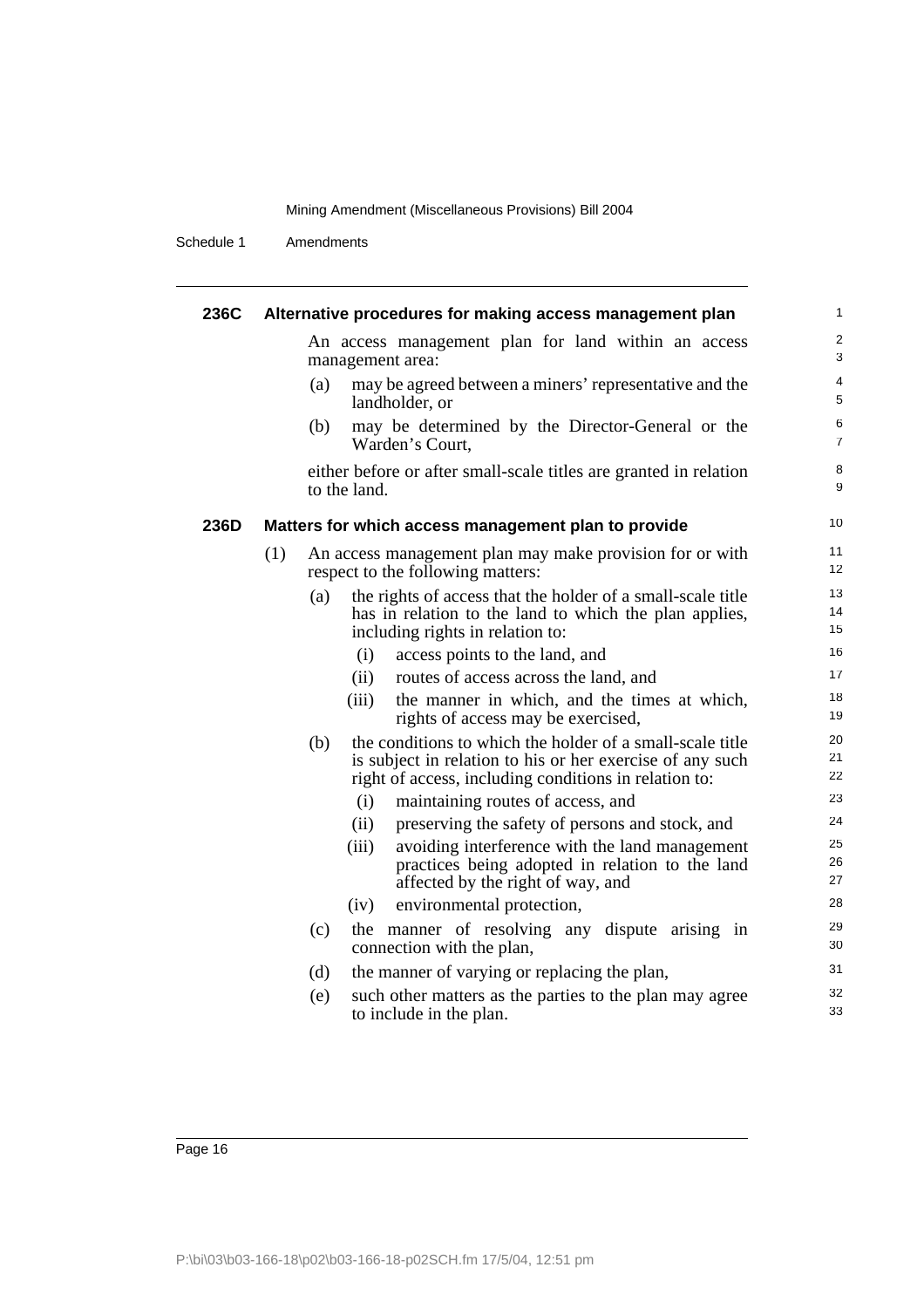Amendments Schedule 1

|      | (2)     | In the event of an inconsistency between:                                                                                                                                                                                  | 1                        |
|------|---------|----------------------------------------------------------------------------------------------------------------------------------------------------------------------------------------------------------------------------|--------------------------|
|      |         | a provision of an access management plan, and<br>(a)                                                                                                                                                                       | $\overline{c}$           |
|      |         | (b)<br>a provision of this Act, the regulations or a condition of<br>a small-scale title,                                                                                                                                  | 3<br>4                   |
|      |         | the provision referred to in paragraph (b) prevails.                                                                                                                                                                       | 5                        |
| 236E |         | Miners' representative to seek access management plan                                                                                                                                                                      | 6                        |
|      | (1)     | A miners' representative may, by written notice served on a<br>landholder, give notice of his or her intention to negotiate an<br>access management plan in respect of the land.                                           | $\overline{7}$<br>8<br>9 |
|      | (2)     | The notice of intention to negotiate an access management<br>plan must, in addition to stating that intention, contain:                                                                                                    | 10<br>11                 |
|      |         | (a)<br>a plan and description of the area of land over which the<br>access is sought, sufficient to enable the ready<br>identification of that area, and                                                                   | 12<br>13<br>14           |
|      |         | a description of the mining or prospecting methods<br>(b)<br>intended to be used in that area.                                                                                                                             | 15<br>16                 |
|      | (3)     | The miners' representative and the landholder may agree in<br>writing on an access management plan.                                                                                                                        | 17<br>18                 |
|      | (4)     | An access management plan so agreed must be lodged with<br>the Director-General for registration.                                                                                                                          | 19<br>20                 |
| 236F | General | Determination of access management plan by Director-                                                                                                                                                                       | 21<br>22                 |
|      | (1)     | If the miners' representative and the landholder are unable to<br>agree on an access management plan within 60 days after<br>notice of intention to negotiate such a plan is served under<br>section 236E, either of them: | 23<br>24<br>25<br>26     |
|      |         | may apply to the Director-General for a determination<br>(a)<br>under this section, and                                                                                                                                    | 27<br>28                 |
|      |         | (b)<br>in that event, must cause a copy of the application to be<br>served on the other.                                                                                                                                   | 29<br>30                 |
|      | (2)     | On receiving such an application, the Director-General may<br>determine an access management plan for the land concerned.                                                                                                  | 31<br>32                 |
|      | (3)     | Before making a determination under this section, the<br>Director-General:                                                                                                                                                 | 33<br>34                 |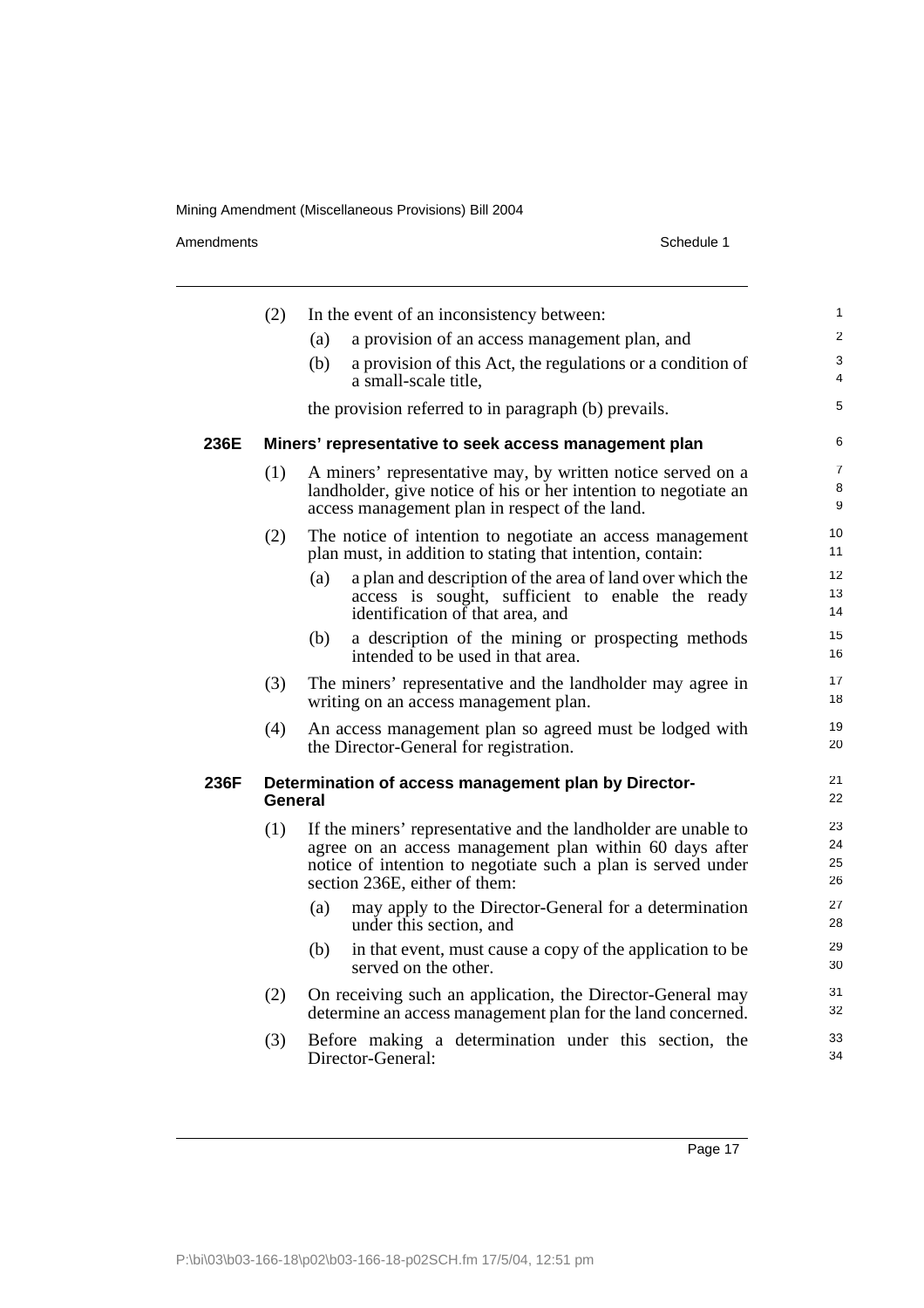Schedule 1 Amendments

|      |     | (a)<br>must consult with the miners' representative and the<br>landholder concerned, and                                                                                                                                          | 1<br>2                   |
|------|-----|-----------------------------------------------------------------------------------------------------------------------------------------------------------------------------------------------------------------------------------|--------------------------|
|      |     | must give full consideration to any submissions arising<br>(b)<br>from the consultation process.                                                                                                                                  | 3<br>4                   |
|      | (4) | On making a determination under this section, the Director-<br>General must cause copies of the determination to be served<br>on the landholder and the miners' representative.                                                   | 5<br>6<br>$\overline{7}$ |
|      | (5) | At any time after receiving an application for determination of<br>an access management plan, the Director-General:                                                                                                               | 8<br>9                   |
|      |     | may decline to make such a determination, either<br>(a)<br>generally or in relation to any particular matter, and                                                                                                                 | 10<br>11                 |
|      |     | (b)<br>in that event, must cause written notice of that fact to be<br>served on the miners'<br>representative<br>and the<br>landholder.                                                                                           | 12<br>13<br>14           |
| 236G |     | Determination of access management plan by Warden's Court                                                                                                                                                                         | 15                       |
|      | (1) | If the Director-General has declined to make a determination<br>under section 236F, either generally or in relation to a<br>particular matter, either the landholder or the miners'<br>representative:                            | 16<br>17<br>18<br>19     |
|      |     | may apply to the Warden's Court for a determination<br>(a)<br>under this section, either generally or in relation to that<br>matter, as the case may be, and                                                                      | 20<br>21<br>22           |
|      |     | (b)<br>in that event, must cause copies of the application to be<br>served on the landholder or miner's representative, as<br>the case requires, and on the Director-General.                                                     | 23<br>24<br>25           |
|      | (2) | On receiving such an application, the Warden's Court is to<br>hold an inquiry into the matter and, following the inquiry, is<br>to determine an access management plan for the land<br>concerned, as required by the application. | 26<br>27<br>28<br>29     |
|      | (3) | The Director-General is not a party to the proceedings before<br>the Warden's Court, but may nevertheless make written<br>submissions to the Warden's Court in relation to the proposed<br>determination.                         | 30<br>31<br>32<br>33     |
|      | (4) | In making a decision under this section, the Warden's Court<br>must give full consideration to any submissions made by the<br>Director-General under subsection (3).                                                              | 34<br>35<br>36           |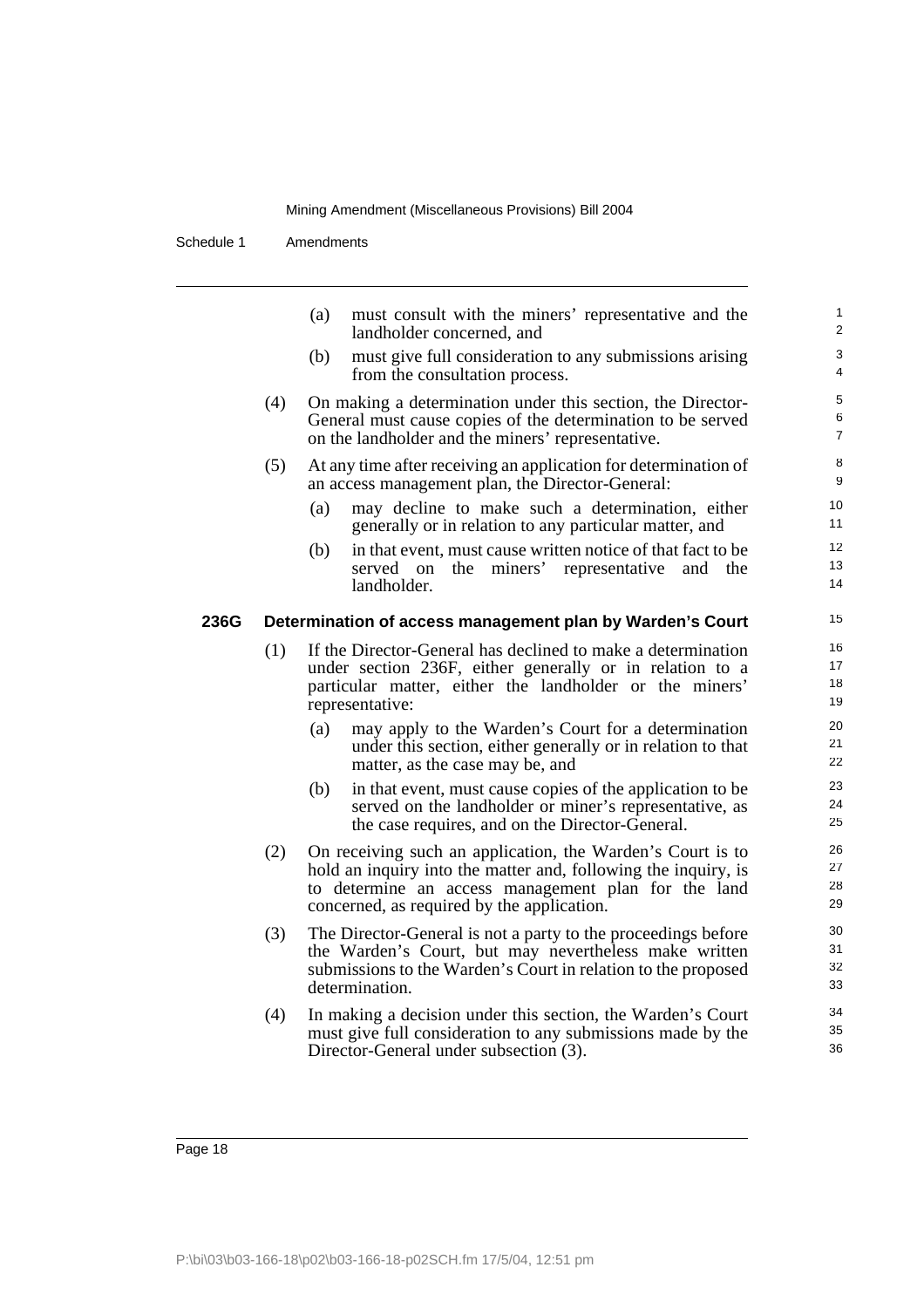Amendments Schedule 1

|      | (5) | On making a determination under this section, the Warden's<br>Court is to cause copies of the determination to be served on<br>the landholder and the miners' representative.                                                        | $\mathbf{1}$<br>2<br>3       |
|------|-----|--------------------------------------------------------------------------------------------------------------------------------------------------------------------------------------------------------------------------------------|------------------------------|
|      | (6) | Each party to proceedings under this section is to bear his or<br>her own costs in relation to the proceedings.                                                                                                                      | $\overline{\mathbf{4}}$<br>5 |
| 236H |     | <b>Review of Director-General's determination</b>                                                                                                                                                                                    | 6                            |
|      | (1) | An application for the review of an access management plan<br>determined under section 236F may be made to a Warden's<br>Court by either the landholder or the miners' representative<br>(the <i>parties to the determination</i> ). | 7<br>8<br>9<br>10            |
|      | (2) | An application:                                                                                                                                                                                                                      | 11                           |
|      |     | must be accompanied by a copy of the determination to<br>(a)<br>which it relates, together with a copy of any access<br>management plan forming part of the determination,<br>and                                                    | 12<br>13<br>14<br>15         |
|      |     | (b)<br>must be filed in a Warden's Court within 14 days after<br>a copy of the determination was served on the applicant.                                                                                                            | 16<br>17                     |
|      | (3) | The applicant must cause a copy of the application to be<br>served on the Director-General and on each of the other<br>parties to the determination.                                                                                 | 18<br>19<br>20               |
|      | (4) | The Director-General is not a party to the proceedings before<br>the Warden's Court, but may nevertheless make written<br>submissions to the Warden's Court in relation to the<br>determination under review.                        | 21<br>22<br>23<br>24         |
|      | (5) | In making a decision under this section, the Warden's Court<br>must give full consideration to any submissions made by the<br>Director-General under subsection (4).                                                                 | 25<br>26<br>27               |
|      | (6) | The decision of a Warden's Court on a review of a<br>determination is final and is to be given effect to as if it were<br>the determination of the Director-General under section 236F.                                              | 28<br>29<br>30               |
|      | (7) | Each party to proceedings under this section is to bear his or<br>her own costs in relation to the proceedings.                                                                                                                      | 31<br>32                     |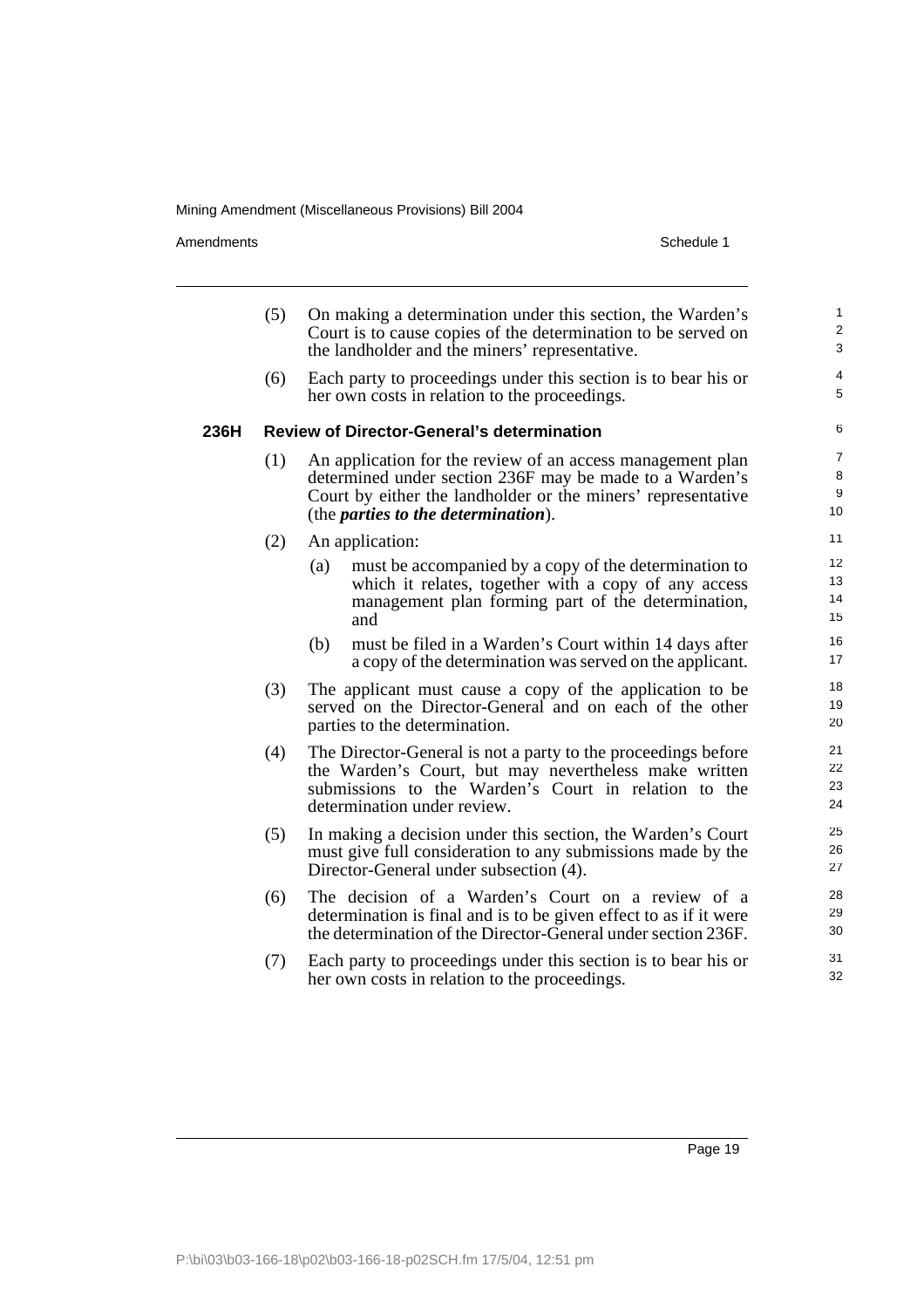Schedule 1 Amendments

| <b>2361</b> |     | <b>Registration of access management plans</b>                                                                                                                                                                                                                                                      | 1                             |
|-------------|-----|-----------------------------------------------------------------------------------------------------------------------------------------------------------------------------------------------------------------------------------------------------------------------------------------------------|-------------------------------|
|             | (1) | An access management plan agreed under section 236E or<br>determined under section 236G must be registered by the<br>Director-General as soon as practicable after it is lodged for<br>registration.                                                                                                | $\overline{2}$<br>3<br>4<br>5 |
|             | (2) | An access management plan determined under section 236F<br>must be registered by the Director-General:                                                                                                                                                                                              | 6<br>$\overline{7}$           |
|             |     | (a)<br>as soon as practicable after the expiry of the 14-day<br>period referred to in section $236H(2)$ (b), or                                                                                                                                                                                     | 8<br>9                        |
|             |     | (b)<br>if an application for a review of the determination is<br>made to the Warden's Court within that period, as soon<br>as practicable after the Warden's Court makes its<br>decision on the application.                                                                                        | 10<br>11<br>12<br>13          |
| 236J        |     | Public notice of access management plans                                                                                                                                                                                                                                                            | 14                            |
|             | (1) | As soon as practicable after registering an access management<br>plan, the Director-General must cause notice of that fact to be<br>published in a local newspaper circulating in the area in which<br>the land is situated.                                                                        | 15<br>16<br>17<br>18          |
|             | (2) | The notice must identify the land to which the access<br>management plan relates and indicate where copies of the<br>access management plan may be inspected or purchased.                                                                                                                          | 19<br>20<br>21                |
|             | (3) | Copies of each registered access management plan must be<br>kept available for inspection or purchase at the place or places<br>indicated in the notice.                                                                                                                                            | 22<br>23<br>24                |
| 236K        |     | Commencement and operation of access management plan                                                                                                                                                                                                                                                | 25                            |
|             | (1) | An access management plan takes effect on the date on which<br>notice of its registration is published under section 236J or on<br>such later date as may be specified in the plan in that regard.                                                                                                  | 26<br>27<br>28                |
|             | (2) | An access management plan does not apply to land within the<br>claim area under a mineral claim, but does apply to land<br>within an opal prospecting block.                                                                                                                                        | 29<br>30<br>31                |
|             | (3) | An access management plan does not affect any right of way<br>to which the holder of a small-scale title was entitled under<br>section 211 or 235C immediately before the plan took effect,<br>and does not affect any conditions imposed under section 211<br>or 235C on any such right of access. | 32<br>33<br>34<br>35<br>36    |
|             |     |                                                                                                                                                                                                                                                                                                     |                               |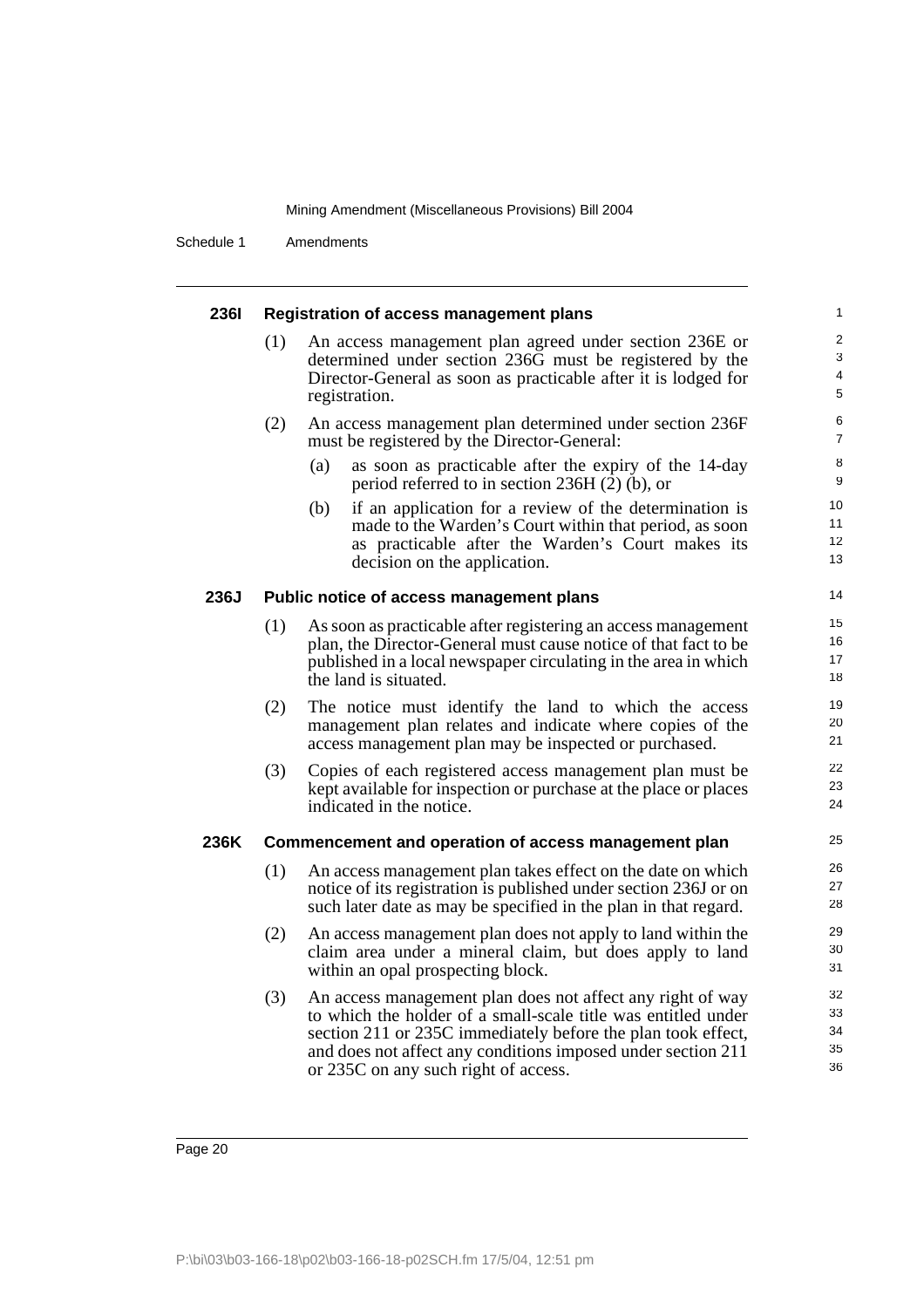Amendments Schedule 1

|      |      | (4) |                                  | Subsection (3) ceases to have effect in relation to a small-<br>scale title when the small-scale title ceases to have effect, and<br>is not continued by any renewal of the small-scale title.                                                                                                                    | $\mathbf{1}$<br>$\mathbf{2}$<br>3 |
|------|------|-----|----------------------------------|-------------------------------------------------------------------------------------------------------------------------------------------------------------------------------------------------------------------------------------------------------------------------------------------------------------------|-----------------------------------|
|      |      | (5) |                                  | A later registered access management plan prevails over an<br>earlier registered access management plan to the extent to<br>which they relate to the same land.                                                                                                                                                   | 4<br>$\sqrt{5}$<br>6              |
|      | 236L |     |                                  | Replacement of access management plans                                                                                                                                                                                                                                                                            | $\overline{7}$                    |
|      |      | (1) | same land.                       | An access management plan may, subject to its provisions, be<br>replaced by a new access management plan with respect to the                                                                                                                                                                                      | 8<br>9<br>10 <sup>°</sup>         |
|      |      | (2) | leave of the Warden's Court.     | Despite subsection (1), an access management plan under<br>section 236G or 236H may not be replaced by a new access<br>management plan with respect to the same land except by                                                                                                                                    | 11<br>12 <sup>2</sup><br>13<br>14 |
|      | 236M |     |                                  | Duration of access management plans                                                                                                                                                                                                                                                                               | 15                                |
|      |      |     |                                  | An access management plan does not run with the land and,<br>unless sooner terminated, terminates:                                                                                                                                                                                                                | 16<br>17                          |
|      |      |     | (a)                              | if a landholder of the land to which it relates ceases to<br>be a landholder of the land, or                                                                                                                                                                                                                      | 18<br>19                          |
|      |      |     | (b)<br>relates.                  | on the death of a landholder of the land to which it                                                                                                                                                                                                                                                              | 20<br>21                          |
| [33] |      |     | Section 254 Permit to enter land |                                                                                                                                                                                                                                                                                                                   | 22                                |
|      |      |     |                                  | Omit section 254 (1) and (2). Insert instead:                                                                                                                                                                                                                                                                     | 23                                |
|      |      | (1) |                                  | Subject to the regulations, the Director-General may grant a<br>permit to any person to enter any land so as to enable the<br>person to inspect or mark out a proposed mineral claim, to<br>inspect an opal prospecting block or to comply with the<br>conditions of a mineral claim or opal prospecting licence. | 24<br>25<br>26<br>27<br>28        |
|      |      | (2) | accordance with the permit:      | Subject to the regulations, the holder of a permit under this<br>section, and any employee or agent of the holder, may, in                                                                                                                                                                                        | 29<br>30<br>31<br>32              |
|      |      |     | (a)                              | enter the land to which the permit relates, and                                                                                                                                                                                                                                                                   |                                   |

(a) enter the land to which the permit relates, and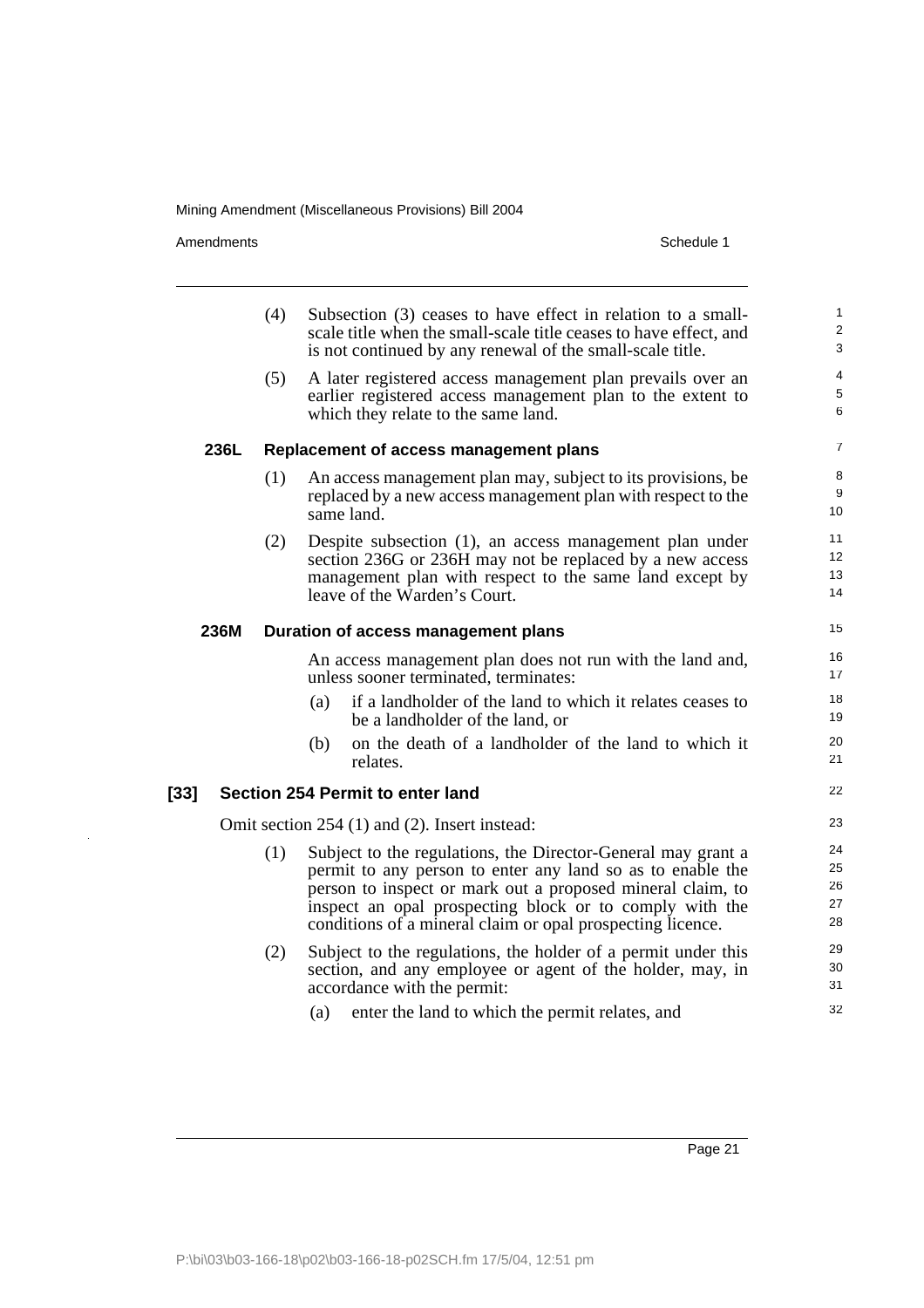Schedule 1 Amendments

| (b)<br>do all such things as are reasonably necessary for the<br>purpose of inspecting or marking out a proposed<br>mineral claim, inspecting an opal prospecting block or<br>complying with the conditions of any mineral claim or<br>opal prospecting licence.<br>[34]<br>Sections 255 and 255A<br>Omit section 255. Insert instead:<br>255<br>Restriction of power of entry: inspectors and royalty officers<br>(1)<br>A power conferred by this Act to enter any land, or to do<br>anything on any land, may not be exercised by an inspector or<br>royalty officer unless he or she:<br>(a)<br>is in possession of the relevant certificate of authority,<br>and<br>gives reasonable notice to the landholder of his or her<br>(b)<br>intention to exercise the power, unless the giving of<br>notice would defeat the purpose for which he or she<br>intends to exercise the power, and<br>exercises the power at a reasonable time, unless the<br>(c)<br>power is being exercised in an emergency, and<br>produces the certificate of authority if required to do so<br>(d)<br>by the landholder, and<br>uses no more force than is reasonably necessary to<br>(e)<br>effect the entry or to do the thing authorised by the<br>certificate of authority.<br>(2)<br>If damage is caused by an inspector or royalty officer<br>exercising a power of entry under this Part, the landholder is<br>entitled to payment from the Crown of a reasonable amount<br>of compensation unless the landholder obstructed, hindered<br>or restricted the inspector or royalty officer in the exercise of<br>the power.<br>255A<br>Restriction of power of entry: permit holders<br>(1)<br>A power conferred by this Act to enter any land, or to do<br>anything on any land, pursuant to a permit may not be<br>exercised by any person or persons unless he or she (or, if<br>more than one, one of them):<br>is in possession of the permit, and<br>(a) |  |                                    |
|-----------------------------------------------------------------------------------------------------------------------------------------------------------------------------------------------------------------------------------------------------------------------------------------------------------------------------------------------------------------------------------------------------------------------------------------------------------------------------------------------------------------------------------------------------------------------------------------------------------------------------------------------------------------------------------------------------------------------------------------------------------------------------------------------------------------------------------------------------------------------------------------------------------------------------------------------------------------------------------------------------------------------------------------------------------------------------------------------------------------------------------------------------------------------------------------------------------------------------------------------------------------------------------------------------------------------------------------------------------------------------------------------------------------------------------------------------------------------------------------------------------------------------------------------------------------------------------------------------------------------------------------------------------------------------------------------------------------------------------------------------------------------------------------------------------------------------------------------------------------------------------------------------------------------------------------------------|--|------------------------------------|
|                                                                                                                                                                                                                                                                                                                                                                                                                                                                                                                                                                                                                                                                                                                                                                                                                                                                                                                                                                                                                                                                                                                                                                                                                                                                                                                                                                                                                                                                                                                                                                                                                                                                                                                                                                                                                                                                                                                                                     |  | 1<br>$\overline{2}$<br>3<br>4<br>5 |
|                                                                                                                                                                                                                                                                                                                                                                                                                                                                                                                                                                                                                                                                                                                                                                                                                                                                                                                                                                                                                                                                                                                                                                                                                                                                                                                                                                                                                                                                                                                                                                                                                                                                                                                                                                                                                                                                                                                                                     |  | 6                                  |
|                                                                                                                                                                                                                                                                                                                                                                                                                                                                                                                                                                                                                                                                                                                                                                                                                                                                                                                                                                                                                                                                                                                                                                                                                                                                                                                                                                                                                                                                                                                                                                                                                                                                                                                                                                                                                                                                                                                                                     |  | $\overline{7}$                     |
|                                                                                                                                                                                                                                                                                                                                                                                                                                                                                                                                                                                                                                                                                                                                                                                                                                                                                                                                                                                                                                                                                                                                                                                                                                                                                                                                                                                                                                                                                                                                                                                                                                                                                                                                                                                                                                                                                                                                                     |  | 8                                  |
|                                                                                                                                                                                                                                                                                                                                                                                                                                                                                                                                                                                                                                                                                                                                                                                                                                                                                                                                                                                                                                                                                                                                                                                                                                                                                                                                                                                                                                                                                                                                                                                                                                                                                                                                                                                                                                                                                                                                                     |  | 9<br>10<br>11                      |
|                                                                                                                                                                                                                                                                                                                                                                                                                                                                                                                                                                                                                                                                                                                                                                                                                                                                                                                                                                                                                                                                                                                                                                                                                                                                                                                                                                                                                                                                                                                                                                                                                                                                                                                                                                                                                                                                                                                                                     |  | 12<br>13                           |
|                                                                                                                                                                                                                                                                                                                                                                                                                                                                                                                                                                                                                                                                                                                                                                                                                                                                                                                                                                                                                                                                                                                                                                                                                                                                                                                                                                                                                                                                                                                                                                                                                                                                                                                                                                                                                                                                                                                                                     |  | 14<br>15<br>16<br>17               |
|                                                                                                                                                                                                                                                                                                                                                                                                                                                                                                                                                                                                                                                                                                                                                                                                                                                                                                                                                                                                                                                                                                                                                                                                                                                                                                                                                                                                                                                                                                                                                                                                                                                                                                                                                                                                                                                                                                                                                     |  | 18<br>19                           |
|                                                                                                                                                                                                                                                                                                                                                                                                                                                                                                                                                                                                                                                                                                                                                                                                                                                                                                                                                                                                                                                                                                                                                                                                                                                                                                                                                                                                                                                                                                                                                                                                                                                                                                                                                                                                                                                                                                                                                     |  | 20<br>21                           |
|                                                                                                                                                                                                                                                                                                                                                                                                                                                                                                                                                                                                                                                                                                                                                                                                                                                                                                                                                                                                                                                                                                                                                                                                                                                                                                                                                                                                                                                                                                                                                                                                                                                                                                                                                                                                                                                                                                                                                     |  | 22<br>23<br>24                     |
|                                                                                                                                                                                                                                                                                                                                                                                                                                                                                                                                                                                                                                                                                                                                                                                                                                                                                                                                                                                                                                                                                                                                                                                                                                                                                                                                                                                                                                                                                                                                                                                                                                                                                                                                                                                                                                                                                                                                                     |  | 25<br>26<br>27<br>28<br>29<br>30   |
|                                                                                                                                                                                                                                                                                                                                                                                                                                                                                                                                                                                                                                                                                                                                                                                                                                                                                                                                                                                                                                                                                                                                                                                                                                                                                                                                                                                                                                                                                                                                                                                                                                                                                                                                                                                                                                                                                                                                                     |  | 31                                 |
|                                                                                                                                                                                                                                                                                                                                                                                                                                                                                                                                                                                                                                                                                                                                                                                                                                                                                                                                                                                                                                                                                                                                                                                                                                                                                                                                                                                                                                                                                                                                                                                                                                                                                                                                                                                                                                                                                                                                                     |  | 32<br>33<br>34<br>35               |
|                                                                                                                                                                                                                                                                                                                                                                                                                                                                                                                                                                                                                                                                                                                                                                                                                                                                                                                                                                                                                                                                                                                                                                                                                                                                                                                                                                                                                                                                                                                                                                                                                                                                                                                                                                                                                                                                                                                                                     |  | 36                                 |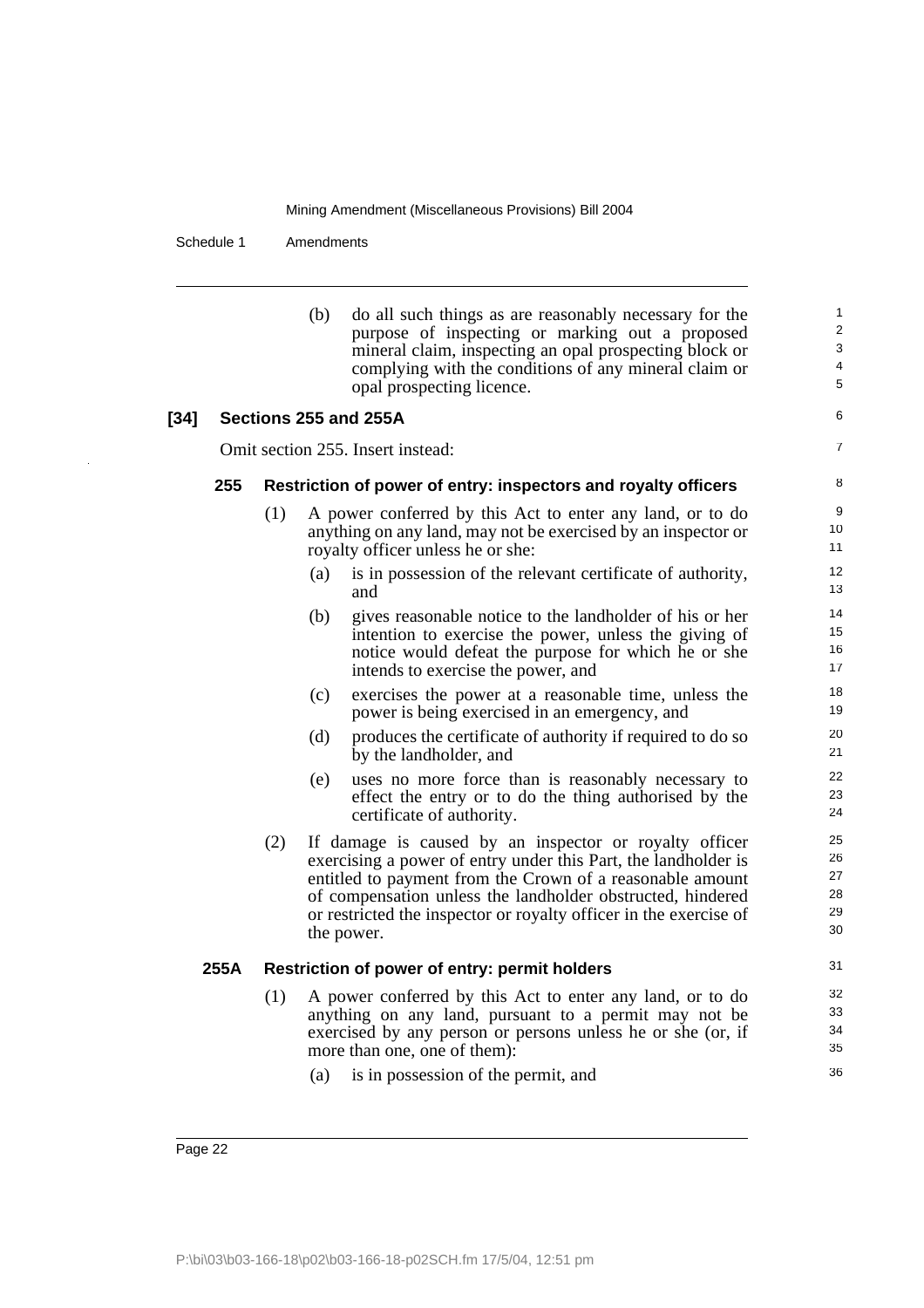Amendments Schedule 1

 $\bar{\beta}$ 

 $\frac{1}{2}$ 

 $\ddot{\phantom{a}}$ 

|        |                               | (b)    | gives reasonable notice to the landholder of his or her<br>intention to exercise the power, and                                                                                                                                                                                                                            | 1<br>$\overline{c}$          |
|--------|-------------------------------|--------|----------------------------------------------------------------------------------------------------------------------------------------------------------------------------------------------------------------------------------------------------------------------------------------------------------------------------|------------------------------|
|        |                               | (c)    | exercises the power at a reasonable time, and                                                                                                                                                                                                                                                                              | 3                            |
|        |                               | (d)    | produces the permit if required to do so by the<br>landholder.                                                                                                                                                                                                                                                             | 4<br>5                       |
|        | (2)                           | power. | If damage is caused by the holder of a permit exercising a<br>power of entry under this Part, the landholder is entitled to<br>payment from the holder of the permit of a reasonable amount<br>of compensation unless the landholder obstructed, hindered<br>or restricted the holder of the permit in the exercise of the | 6<br>7<br>8<br>9<br>10<br>11 |
| $[35]$ |                               |        | <b>Section 259 Term of permit</b>                                                                                                                                                                                                                                                                                          | 12                           |
|        |                               |        | Omit section 259 (b). Insert instead:                                                                                                                                                                                                                                                                                      | 13                           |
|        |                               | (b)    | in the case of a permit under section 254, 28 days from<br>the date it is granted,                                                                                                                                                                                                                                         | 14<br>15                     |
| $[36]$ |                               |        | <b>Section 296 Jurisdiction of Wardens' Courts</b>                                                                                                                                                                                                                                                                         | 16                           |
|        | Insert after section 296 (b): |        |                                                                                                                                                                                                                                                                                                                            | 17                           |
|        |                               | (b1)   | any question or dispute arising as to:                                                                                                                                                                                                                                                                                     | 18                           |
|        |                               |        | (i)<br>a right of way or right of entry conferred by or<br>under this Act, or                                                                                                                                                                                                                                              | 19<br>20                     |
|        |                               |        | (ii)<br>any condition imposed by or under this Act<br>(including any condition imposed pursuant to a<br>registered access management plan) on a<br>person's exercise of any such right of way or<br>right of entry,                                                                                                        | 21<br>22<br>23<br>24<br>25   |
| $[37]$ | <b>Section 362</b>            |        |                                                                                                                                                                                                                                                                                                                            | 26                           |
|        |                               |        | Omit the section. Insert instead:                                                                                                                                                                                                                                                                                          | 27                           |
|        | 362                           |        | <b>Exclusion of personal liability</b>                                                                                                                                                                                                                                                                                     | 28                           |
|        |                               |        | An act or omission of:                                                                                                                                                                                                                                                                                                     | 29                           |
|        |                               | (a)    | the Minister or the Director-General, or                                                                                                                                                                                                                                                                                   | 30                           |
|        |                               | (b)    | a member of staff of the Department, or                                                                                                                                                                                                                                                                                    | 31                           |
|        |                               | (c)    | a body constituted under this Act, a member of any such<br>body or a member of staff of any such body, or                                                                                                                                                                                                                  | 32<br>33                     |
|        |                               |        |                                                                                                                                                                                                                                                                                                                            |                              |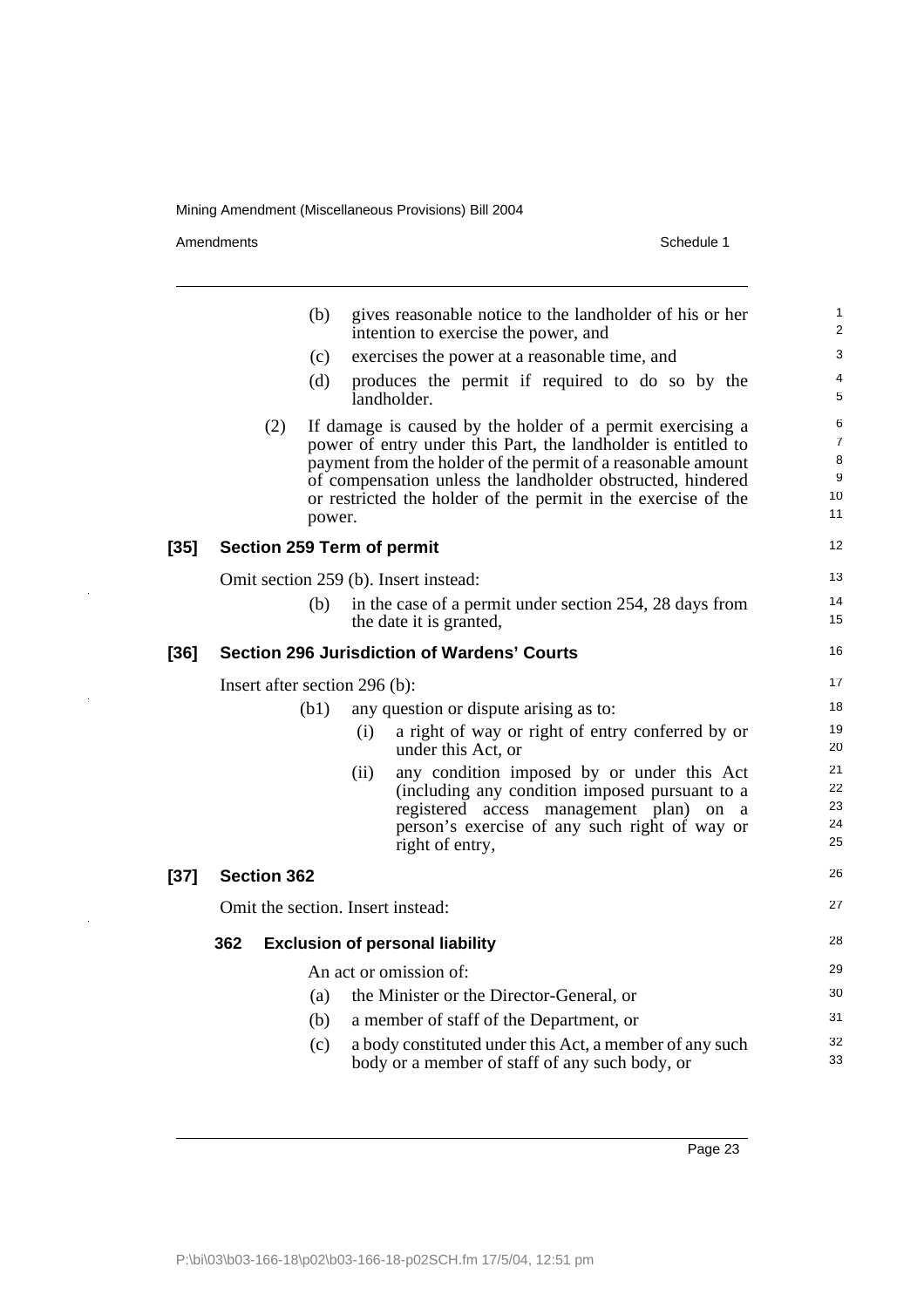Schedule 1 Amendments

 $\frac{1}{2}$ 

 $\hat{\boldsymbol{\gamma}}$ 

 $\ddot{\phantom{0}}$ 

|      | a person acting under the direction of a person or body<br>(d)<br>referred to in paragraph $(a)$ , $(b)$ or $(c)$ ,                                                                                                                                                                      | $\mathbf{1}$<br>$\overline{2}$                                                     |
|------|------------------------------------------------------------------------------------------------------------------------------------------------------------------------------------------------------------------------------------------------------------------------------------------|------------------------------------------------------------------------------------|
|      | does not subject the Minister, the Director-General, or any<br>such member or member of staff or any person so acting,<br>personally to any action, liability, claim or demand if the act<br>or omission was done or omitted in good faith and for the<br>purpose of executing this Act. | $\mathbf{3}$<br>$\overline{\mathbf{4}}$<br>$\sqrt{5}$<br>$\,6\,$<br>$\overline{7}$ |
| [38] | Section 382A Minister to determine certain fees                                                                                                                                                                                                                                          | 8                                                                                  |
|      | Insert at the end of section 382A (b):                                                                                                                                                                                                                                                   | 9                                                                                  |
|      | , and                                                                                                                                                                                                                                                                                    | 10                                                                                 |
|      | the opal prospecting licence fees payable for the<br>(c)<br>purposes of section 228 (2A).                                                                                                                                                                                                | 11<br>12                                                                           |
| [39] | <b>Section 383C</b>                                                                                                                                                                                                                                                                      | 13                                                                                 |
|      | <b>Insert after section 383B:</b>                                                                                                                                                                                                                                                        | 14                                                                                 |
|      | 383C<br><b>General immunity of landholders</b>                                                                                                                                                                                                                                           | 15                                                                                 |
|      | The landholder of land within which any person (other than<br>the landholder) is authorised to exercise any power or right:                                                                                                                                                              | 16<br>17                                                                           |
|      | by or under this Act, or<br>(a)                                                                                                                                                                                                                                                          | 18                                                                                 |
|      | by any authority, mineral claim, opal prospecting<br>(b)<br>licence or permit under this Act,                                                                                                                                                                                            | 19<br>20                                                                           |
|      | is not subject to any action, liability, claim or demand arising<br>as a consequence of that person's acts or omissions in the<br>exercise, or purported exercise, of any such power or right.                                                                                           | 21<br>22<br>23                                                                     |
| [40] | Schedule 6 Savings, transitional and other provisions                                                                                                                                                                                                                                    | 24                                                                                 |
|      | Insert at the end of clause $1(1)$ :                                                                                                                                                                                                                                                     | 25                                                                                 |
|      | <b>Mining Amendment (Miscellaneous Provisions) Act 2004</b>                                                                                                                                                                                                                              | 26                                                                                 |
|      |                                                                                                                                                                                                                                                                                          |                                                                                    |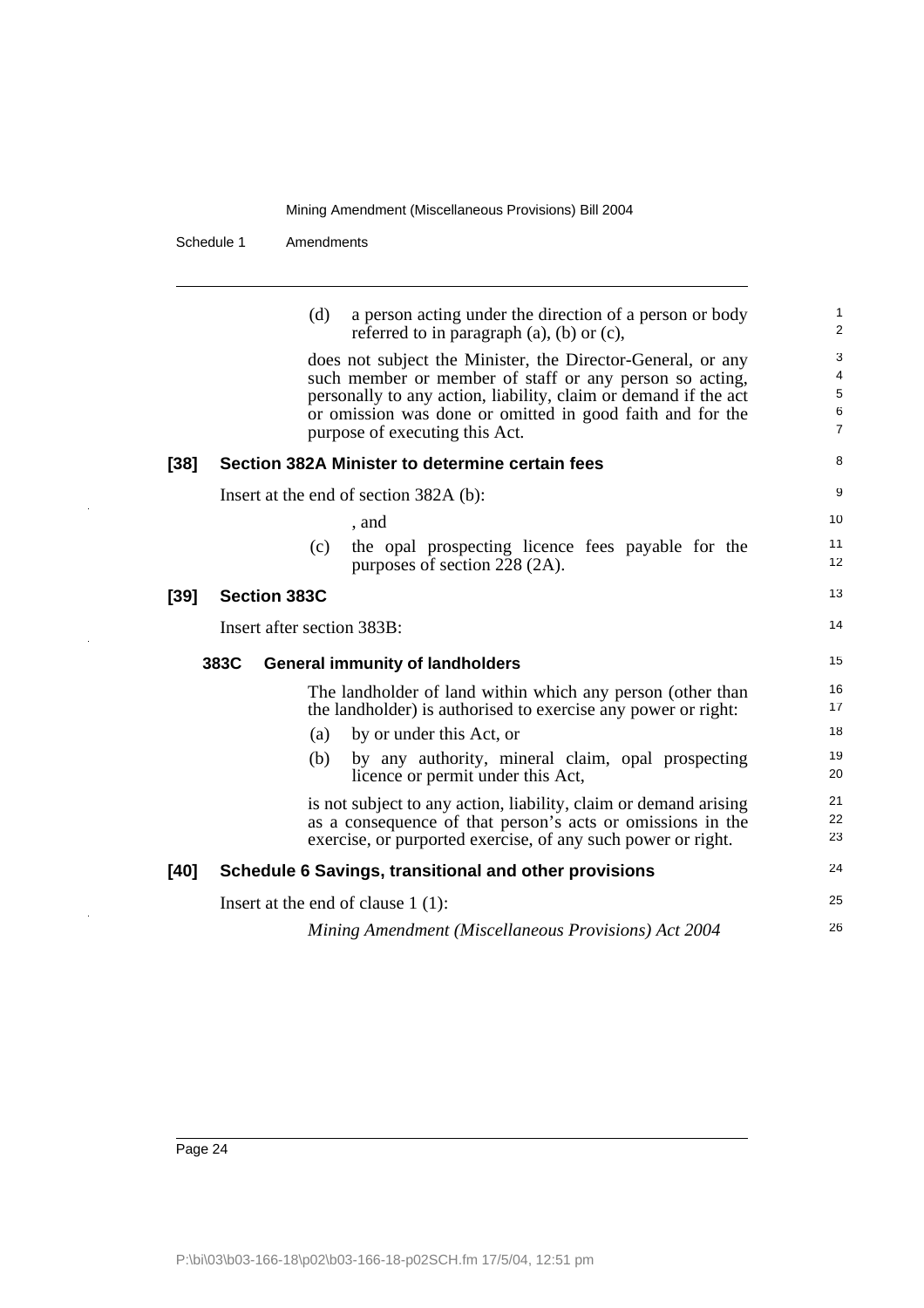Amendments Schedule 1

 $\ddot{\phantom{1}}$ 

| [41] |        | <b>Schedule 6</b> |                                                                                                                                                                                                                                                                                           | 1                          |
|------|--------|-------------------|-------------------------------------------------------------------------------------------------------------------------------------------------------------------------------------------------------------------------------------------------------------------------------------------|----------------------------|
|      |        |                   | Insert at the end of the Schedule:                                                                                                                                                                                                                                                        | $\overline{2}$             |
|      | Part 8 |                   | Provisions consequent on enactment of<br><b>Mining Amendment (Miscellaneous</b><br><b>Provisions) Act 2004</b>                                                                                                                                                                            | 3<br>4<br>5                |
|      | 78     |                   | <b>Definitions</b>                                                                                                                                                                                                                                                                        | 6                          |
|      |        |                   | In this Part:                                                                                                                                                                                                                                                                             | $\overline{7}$             |
|      |        |                   | <b>the 2004 Act means the Mining Amendment (Miscellaneous</b><br>Provisions) Act 2004.                                                                                                                                                                                                    | 8<br>9                     |
|      | 79     |                   | <b>Existing mining subleases</b>                                                                                                                                                                                                                                                          | 10                         |
|      |        | (1)               | Section 83A does not render void any mining sublease (within<br>the meaning of that section) that was in force immediately<br>before the commencement of that section.                                                                                                                    | 11<br>12<br>13             |
|      |        | (2)               | Land the subject of any such mining sublease may<br>nevertheless be taken into account for the purpose of<br>determining a prescribed area (within the meaning of section<br>83A) in relation to any other mining sublease.                                                               | 14<br>15<br>16<br>17       |
|      | 80     |                   | Mineral claims close to dwelling-houses                                                                                                                                                                                                                                                   | 18                         |
|      |        | (1)               | The amendments made by the 2004 Act to section 188 do not<br>affect any mineral claim that was in force before those<br>amendments commenced.                                                                                                                                             | 19<br>20<br>21             |
|      |        | (2)               | Subclause (1) does not apply to any mineral claim that is<br>renewed after the commencement of the amendments referred<br>to in that subclause.                                                                                                                                           | 22<br>23<br>24             |
|      | 81     |                   | Conditions to which mineral claims are subject                                                                                                                                                                                                                                            | 25                         |
|      |        |                   | The amendments made by the 2004 Act to section 192 do not<br>affect any mineral claim that was in force before those<br>amendments commenced, and any such mineral claim<br>remains subject to the same conditions as those to which it<br>was subject before those amendments commenced. | 26<br>27<br>28<br>29<br>30 |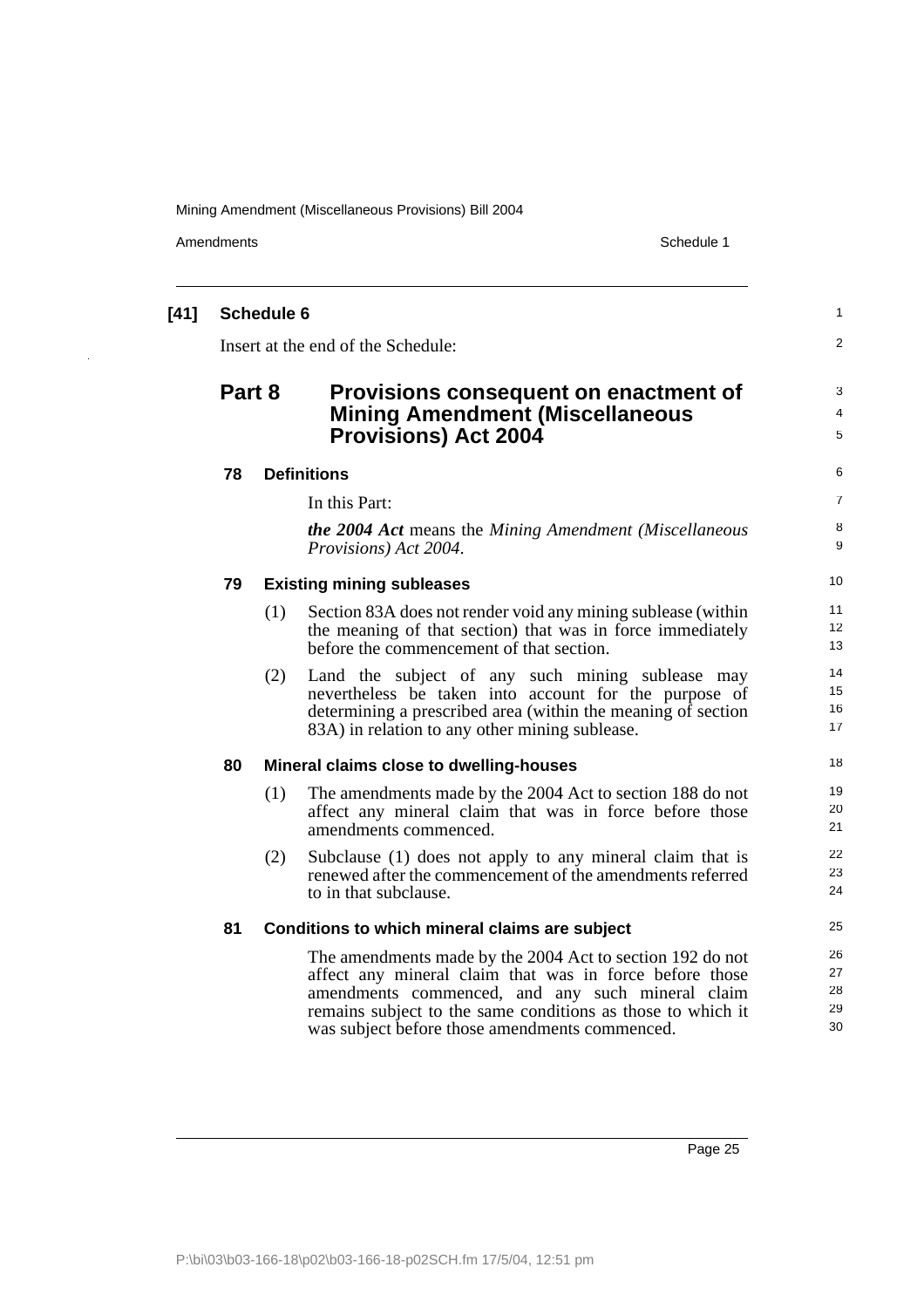Schedule 1 Amendments

|        | 82                            | Conditions to which opal prospecting licences are subject                                                                                                                                                                                                                                                          | $\mathbf{1}$                                                                     |
|--------|-------------------------------|--------------------------------------------------------------------------------------------------------------------------------------------------------------------------------------------------------------------------------------------------------------------------------------------------------------------|----------------------------------------------------------------------------------|
|        |                               | The substitution by the 2004 Act of section 229 does not<br>affect any opal prospecting licence that was in force before<br>that section was substituted, and any such licence remains<br>subject to the same conditions as those to which it was subject<br>before that section was substituted.                  | $\overline{2}$<br>$\ensuremath{\mathsf{3}}$<br>$\overline{\mathbf{4}}$<br>5<br>6 |
|        | 83                            | Liability for matters arising in relation to authorities and<br>mineral claims                                                                                                                                                                                                                                     | 7<br>8                                                                           |
|        |                               | Sections 171 and 218, as substituted by the 2004 Act, extend<br>to anything done or omitted to be done, as referred to in those<br>sections, before those sections were substituted.                                                                                                                               | 9<br>10<br>11                                                                    |
|        | 84                            | <b>Entry permits</b>                                                                                                                                                                                                                                                                                               | 12                                                                               |
|        |                               | Section 259, as amended by the 2004 Act, extends to permits<br>in force immediately before that section was amended.                                                                                                                                                                                               | 13<br>14                                                                         |
|        | 85                            | <b>General immunity of landholders</b>                                                                                                                                                                                                                                                                             | 15                                                                               |
|        |                               | Section 383C, as inserted by the 2004 Act, extends to<br>anything done or omitted to be done, as referred to in that<br>section, before that section was inserted.                                                                                                                                                 | 16<br>17<br>18                                                                   |
| $[42]$ | <b>Dictionary</b>             |                                                                                                                                                                                                                                                                                                                    |                                                                                  |
|        | Insert in alphabetical order: |                                                                                                                                                                                                                                                                                                                    |                                                                                  |
|        |                               | <i>access management area</i> means an access management area<br>constituted under Part 10A.                                                                                                                                                                                                                       | 21<br>22                                                                         |
|        |                               | <i>miners' representative</i> , in relation to an access management<br>plan over land, means a person or body prescribed by the<br>regulations, or nominated as prescribed by the regulations, to<br>represent the interests of holders (and potential holders) of<br>small-scale titles with respect to the land. | 23<br>24<br>25<br>26<br>27                                                       |
|        |                               | <i>permit</i> means a permit in force under Division 2 of Part 12.                                                                                                                                                                                                                                                 | 28                                                                               |
|        |                               | <i>preserved mining field</i> means a preserved mining field<br>constituted by an order referred to in section 173A (2).                                                                                                                                                                                           | 29<br>30                                                                         |
|        |                               | registered access management plan means an access<br>management plan registered under section 236I.                                                                                                                                                                                                                | 31<br>32                                                                         |

 $\ddot{\phantom{a}}$